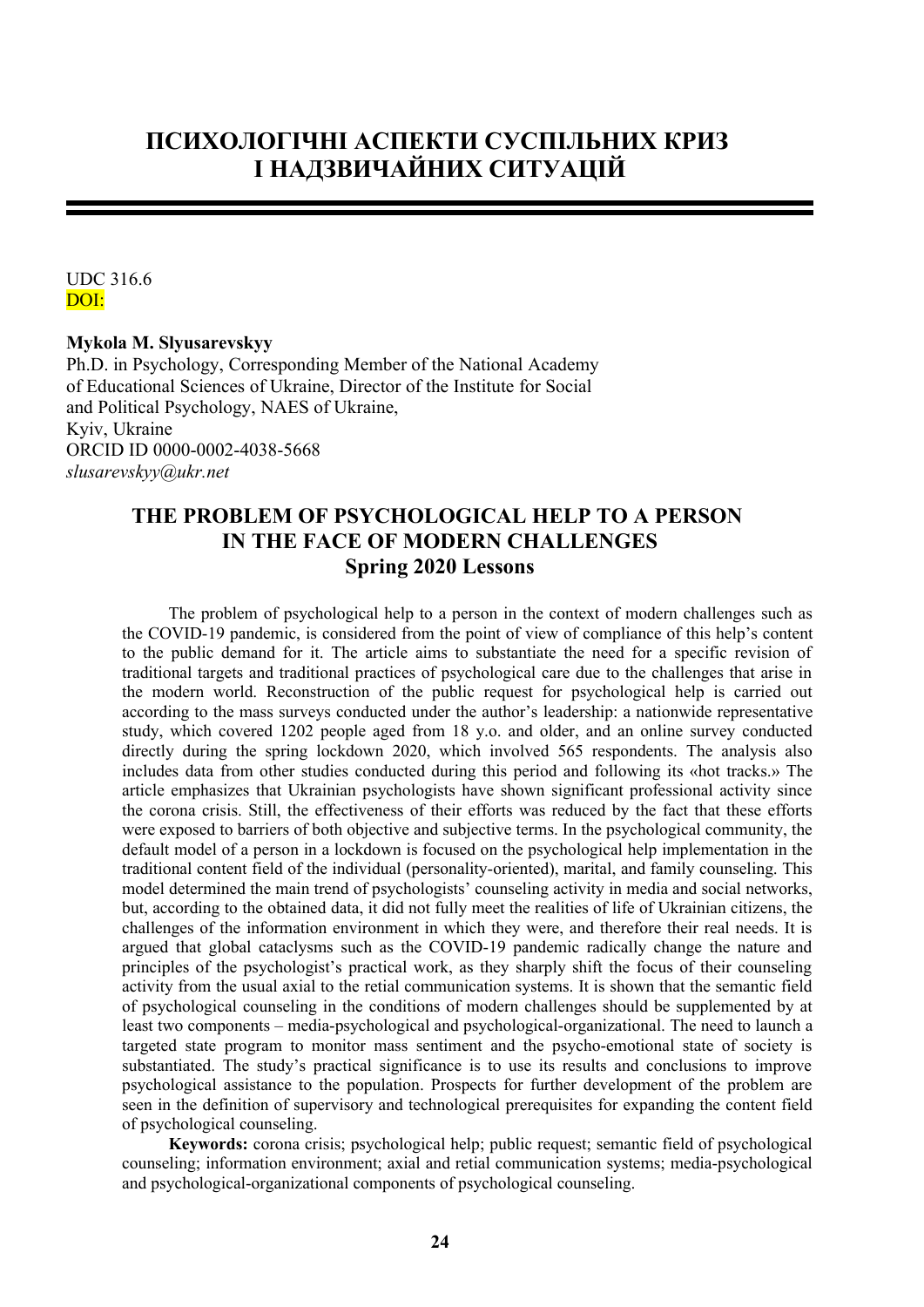## **ПРОБЛЕМА ПСИХОЛОГІЧНОЇ ДОПОМОГИ ЛЮДИНІ В УМОВАХ СУЧАСНИХ ВИКЛИКІВ Уроки періоду весни 2020 року**

## **Слюсаревський Микола Миколайович**

кандидат психологічних наук, член-кореспондент НАПН України, директор Інституту соціальної та політичної психології НАПН України, м. Київ, Україна ORCID ID 0000-0002-4038-5668 *slusarevskyy@ukr.net*

Проблема психологічної допомоги людині в умовах сучасних викликів, прикладом яких є пандемія COVID-19, розглядається під кутом зору відповідності змісту цієї допомоги суспільному запитові на неї. Метою статті є обґрунтування потреби певного перегляду традиційних мішеней і традиційних практик психологічної допомоги з огляду на виклики, що постають у сучасному світі. Реконструювання суспільного запиту на психологічну допомогу здійснюється за даними проведених під керівництвом автора масових опитувань: репрезентативного загальнонаціонального, яким було охоплено 1202 особи віком від 18 років і старше, та проведеного безпосередньо в період весняного локдауну 2020 р. онлайнопитування, у якому взяли участь 565 респондентів. До аналізу залучаються також дані інших досліджень, що проходили в цей період та по його «гарячих слідах». У статті наголошено, що українські психологи від самого початку коронакризи виявляли значну професійну активність, однак результативність їхніх зусиль знижувало те, що ці зусилля наражалися на бар'єри як об'єктивного, так і суб'єктивного плану. У психологічному співтоваристві утвердилася за промовчанням модель людини, що перебуває в умовах локдауну, зорієнтована на здійснення психологічної допомоги в традиційному змістовому полі індивідуального (особистісно спрямованого), подружнього та сімейного консультування. Така модель визначала основний тренд консультативної активності психологів у засобах масової інформації та соціальних мережах, проте вона, як свідчать отримані дані, не цілком відповідала реаліям життя громадян України, викликам інформаційного середовища, у якому вони перебували, і отже, їхнім реальним потребам. Автор обстоює думку про те, що глобальні катаклізми на кшталт пандемії COVID-19 докорінно змінюють характер і самі засади практичної роботи психолога, оскільки різко зміщують фокус його консультативної активності зі звичних для нього аксіальних у ретиальні системи комунікації. Показано, що змістове поле психологічного консультування в умовах сучасних викликів має бути доповнене щонайменше двома складовими – медіапсихологічною і психологоорганізаційною. Обґрунтовано потребу започаткування цільової державної програми відстеження масових настроїв та психоемоційного стану суспільства. Практична значущість дослідження полягає у використанні його результатів та зроблених висновків для вдосконалення психологічної допомоги населенню. Перспективи подальшого розроблення проблеми вбачаються у визначенні супервізійних і технологічних передумов розширення змістового поля психологічного консультування.

**Ключові слова:** коронакриза; психологічна допомога; суспільний запит; змістове поле психологічного консультування; інформаційне середовище; аксіальні та ретиальні системи комунікації; медіапсихологічна та психолого-організаційна складові психологічного консультування.

**Statement of the problem.** There is no doubt that the Coronavirus crisis that humanity is currently experiencing has medical, socio-economic, political, and psychological components. Therefore, from the very beginning, the COVID-19 pandemic has needed a response from the professional psychological community. And such a response took place. It should be emphasized that the majority of Ukrainian psychologists did not stay away from the processes that have changed social life, trying to respond adequately to the public inquiry regarding the solution of the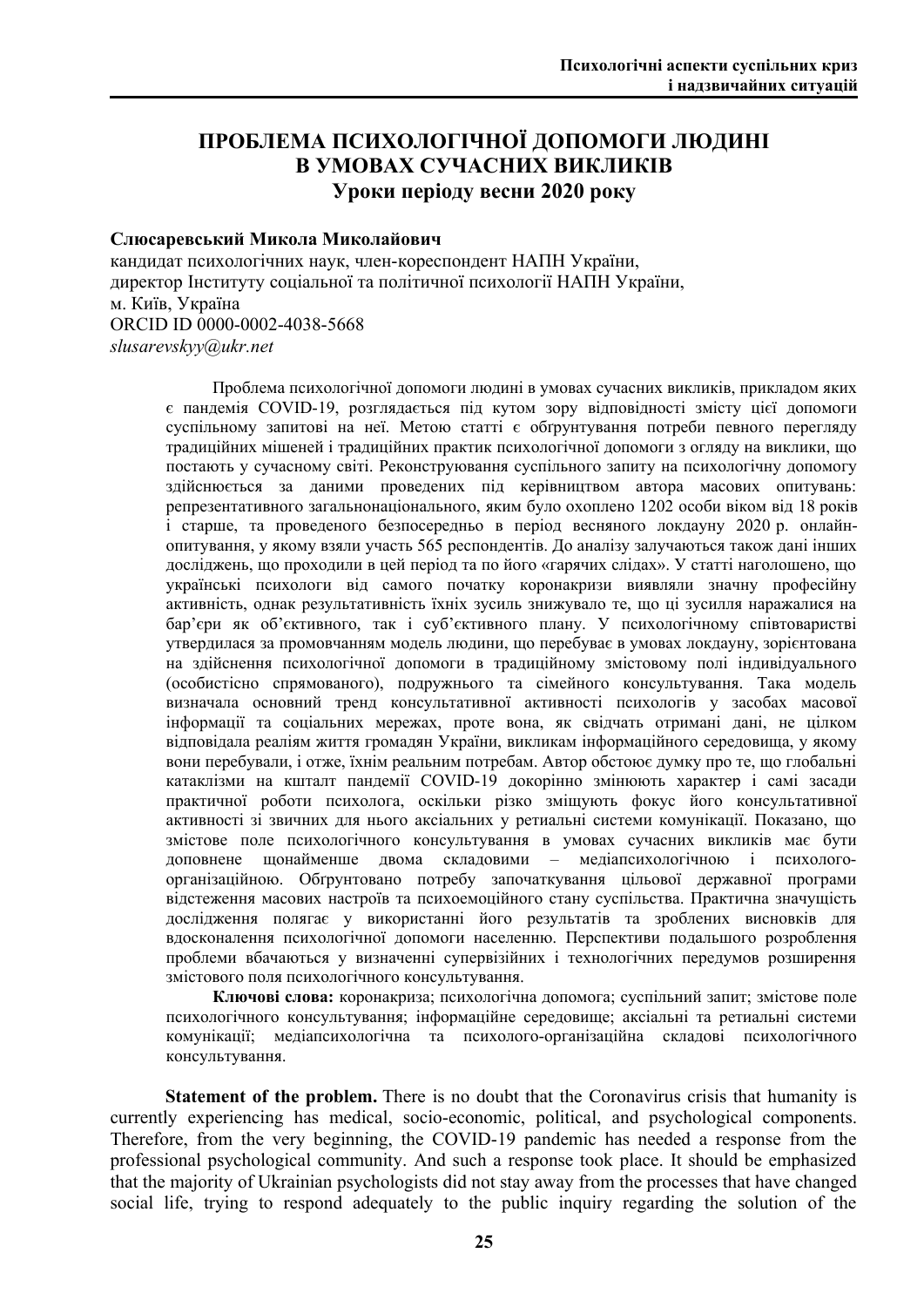psychological problems caused by the pandemic and quarantine measures. This is evidenced in particular by the activity of the Ukrainian community of professional psychologists in an online format (Kovalenko, 2021; Naydonova, 2020; Naydonova, & Diatel, 2020; Slyusarevskyy, 2020а; Slyusarevskyy et al., 2020).

However, it should be noted that their efforts faced obstacles that reduced the effectiveness of these efforts. Such barriers were both objective (mandatory quarantine requirements) and subjective. The latter include the non-articulation of the public request for psychological expertise, psychological recommendations, and services by those institutions, first of all, public authorities, which are supposed to articulate this request.

In a radio broadcast, the former Minister of Health Protection of Ukraine, Vasyl Knyazevych, said that the initial reaction of public authorities to the pandemic was a step of despair. It is difficult to disagree with this. Due to the neglect of the medical sector, there were no resources (unfortunately, we should note a catastrophic lack of resources today) to help people with severe coronavirus disease and test the population to the appropriate extent. Therefore, in the spring of 2020, instead of establishing testing and ensuring strict compliance with all citizens' epidemiological security measures, as it was in South Korea (Siruk, 2020), the Ukrainian government immediately introduced unprecedented quarantine that led to the complete closure of small and medium-sized businesses, cessation of vital transport links, closure of all educational and cultural institutions, and even recreation parks. By resorting to such «steps of despair,» statesmen simply forgot about psychologists. However, their professional advice could help, if not to refrain from some overly strict quarantine measures, then at least to provide them with proper informational and psychological support and, thus, to prevent deterioration of social well-being, as well as to predict the negative psychological consequences of the quarantine measures and to develop tools to mitigate these consequences.

The non-involvement of psychologists was explained not only by the confusion of public authorities under conditions of a pandemic threat but also by the lack of state experience in systematic involvement of the representatives of psychological science in the development and scientific support of public administration decisions. The Ukrainian statesmen are not accustomed to turning to psychologists for many reasons, such as the low level of psychological culture of the population and, consequently, government officials; inherited identification of psychology with psychiatry since Soviet times; ignorance of the range of its real interests and potential opportunities; as well as insufficient institutionalization of psychology as a scientific field and a sphere of providing relevant services to legal entities and individuals.

<span id="page-2-0"></span>The negative role is defined, in particular, by the encroachment of the Ministry of Healthcare of Ukraine on the monopolization of the sphere of psychological assistance to the population, which is not provided with adequate professional resources. This encroachment, coupled with a stubborn reluctance to establish partnerships with the psychological research institutions<sup>[1](#page-2-1)</sup> independent of the Ministry of Healthcare, lead to a de facto one-sided, narrowly medical («psychiatric») interpretation of psychological issues, as evidenced by the Concept of Mental Health Development in Ukraine for the period up to 2030, approved by Government Resolution № 1018-r on December 27, 2017([https://zakon.rada.gov.ua/laws/show/1018-2017](https://zakon.rada.gov.ua/laws/show/1018-2017-%D1%80#n8) [р#n8\)](https://zakon.rada.gov.ua/laws/show/1018-2017-%D1%80#n8).

Lacking an adequate understanding of the possibilities of psychological science and psychological practice, the Ministry of Healthcare of Ukraine, of course, did not feel the need to consult with psychologists about their actions during quarantine and, moreover, could not convey an understanding of such needs to the President, Parliament, and Government. Psychology was mentioned only by the then chief sanitary doctor of Ukraine, and now the Minister of Healthcare of Ukraine Viktor Liashko, who uttered a nasty remark that the recreation parks were closed to the visitors for psychological impact only, to put it simply, to scare people as much as possible. And it

<span id="page-2-1"></span><sup>1</sup> [It is well-known that all scientific institutions of psychological profile in Ukraine are subordinate to the National](#page-2-0)  Academy of Educational Sciences.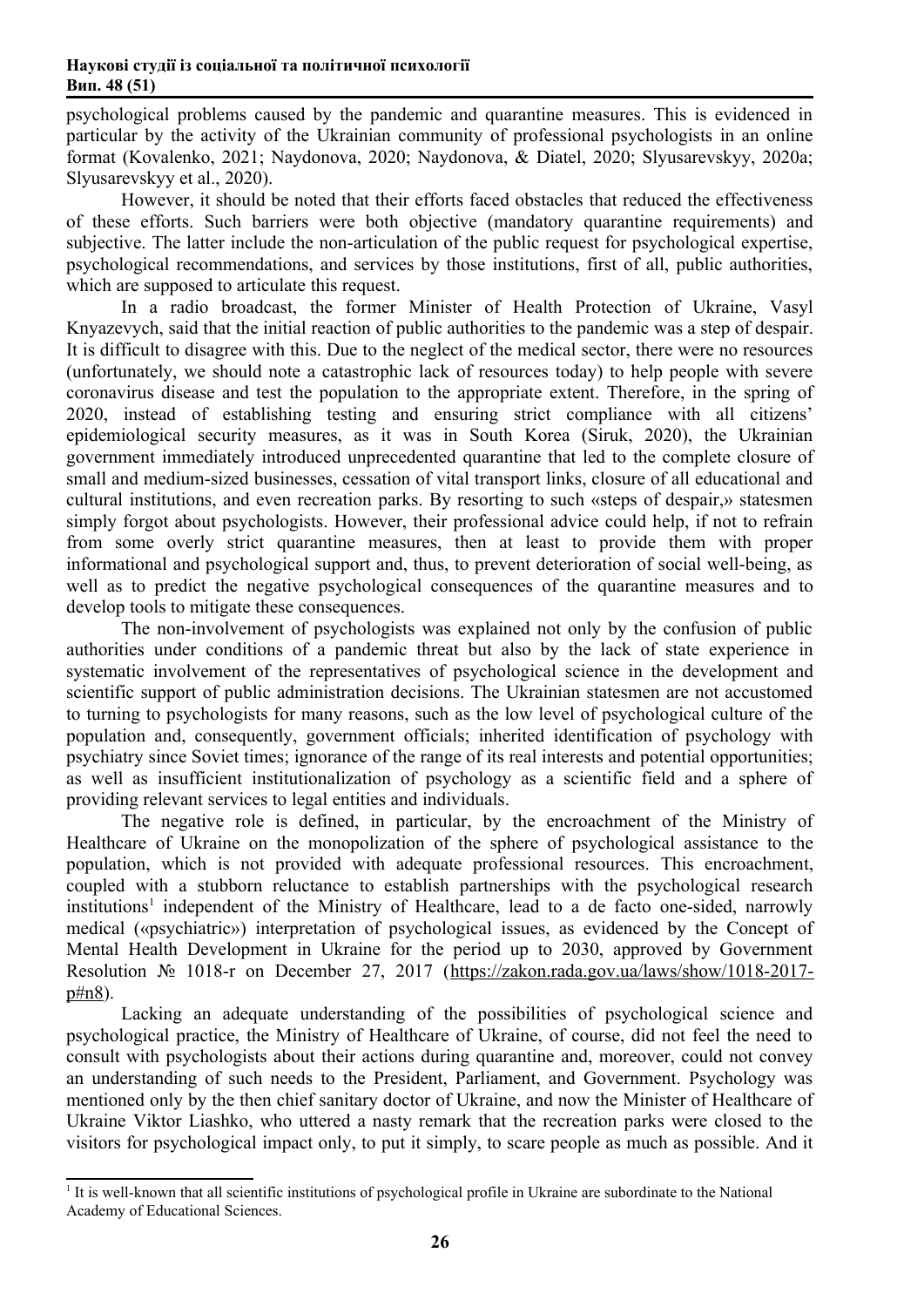is only surprising that this remark was not «promoted» in all ways by the media, and it did not cause the public unrest that could be expected.

The army of thousands of school psychologists, who did not find a place in the online educational process, was not officially involved during the hard lockdown. Again, they were simply forgotten in the spring of 2020.

The effectiveness of the efforts of the psychological community was also negatively affected by the lack of a system aimed at monitoring mass sentiment and the psycho-emotional state of society. Of course, it was challenging to establish this monitoring in quarantine. Still, there is no doubt that if it was carried out in the «pre-quarantine» times, then, probably, the acceptable forms of its modification would be found. Under these conditions, the counseling help that psychologists tried to provide to people on a volunteer basis on social networks or in the mass media was deprived of a diagnostic foundation. Therefore, they were forced to outline the content of their recommendations based on their hypothetical ideas about the range of advice a person in quarantine needed and their repertoire of psychological care techniques. Of course, this did not apply to cases where the potential beneficiary themself reported their problems on the Internet. Still, at the same time, such isolated «SOS signals» could lead to false generalizations. For example, some colleagues even stated that society was experiencing a personal crisis.

We should not lose sight of the fact that psychologists themselves belonged to the category of citizens who were most «lucky» in terms of both the duty and the ability to comply with quarantine restrictions. Those who continued working in their institutions (most of them) worked as a rule remotely, received the same salary as before the lockdown, and could usually afford to leave home exceptionally rarely. Such isolation from the direct contacts with the outside world influenced to some extent the perception of psychologists about the needs of the average Ukrainian in the quarantine, sometimes prompting the extrapolation of their mental states to potential consumers of psychological recommendations.

The mentioned factors contributed to the establishment among the professional psychologists of a specific model of a person who needed their help due to quarantine restrictions. This default model was based on the idea that after the announcement of the lockdown, citizens (the vast majority, if not all) felt confused and helpless: went painfully through almost complete isolation; suffered from forced inaction; reworked all the household chores, and did not know what else to do, thought about the threat of coronavirus infection only; and, if they had a family, vented their anger caused by such thoughts on their relatives. Therefore, based on this model, the main targets of psychological help should be stressful personal disorders and interpersonal relationships in the family (between spouses, parents, and children) complicated or damaged by social isolation. Thus, psychological assistance should be provided within the traditional individual (personalityoriented), marriage, and family counseling.

This model of a person in quarantine conditions was mostly used by psychologists, who were invited by both television and radio programs on coronavirus issues. They advised on: how to cope with stress, how to deal with excess free time, how to build relationships in the family under lockdown conditions, how to avoid family conflicts and «extinguish» them in time (however, it happened that they postulated the inevitability of disputes advising how to quarrel «correctly» and stating other dubious maxims). Issues such as better time planning for people who continued to work remotely, workplace equipping, dividing the workload between work and family responsibilities, caring for children, etc., were raised only occasionally. These practically significant issues were obviously outside psychologists' primary trend of counseling activity in the media space.

So, the question is: was such a trend justified? In our opinion, not entirely, which prompted the writing of this (admittedly debatable) article.

**Analysis of recent studies and publications.** The issue of corona-crisis is increasingly coming into the field of research of Ukrainian and foreign psychologists. However, today, most publications are of a research nature rather than on the practical problems of a psychologist's work in the context of a coronavirus pandemic. Among the works of the research plan, a monograph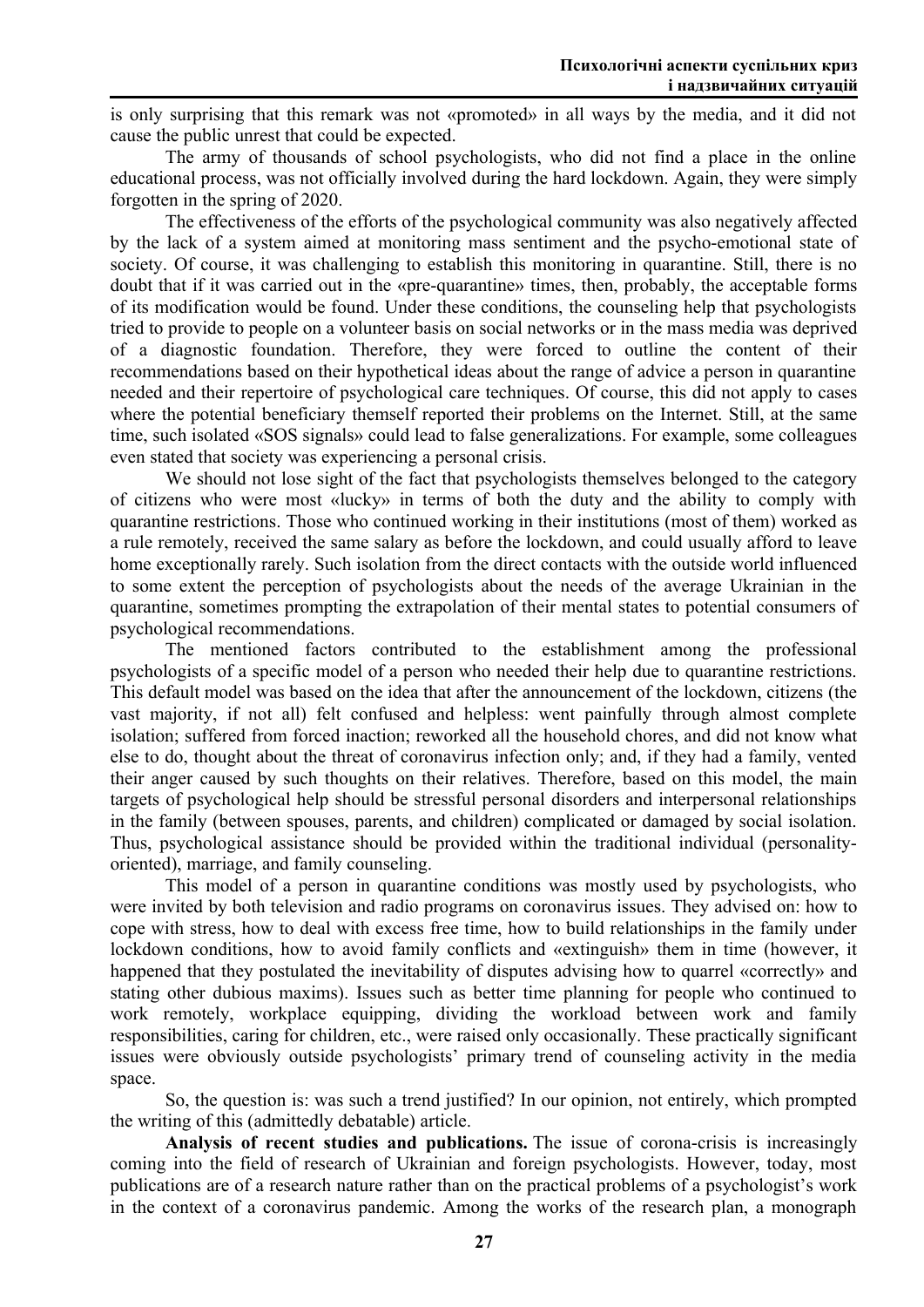authored by T. Tytarenko highlights the results of the author's study of the personality texture of pandemic everyday life (Tytarenko, 2020). The other example is the longitudinal study of the dynamics of emotional states of the population started by the American scientist E. Peters (see Cornwall, 2020b). It is also worth mentioning the publications of the British psychologists on the psychological impact of quarantine measures of varying severity; individual characteristics of persons quarantined; quarantine duration and its psychological consequences (Brooks et al., 2020); Chinese researchers' investigation of the coping strategies that Chinese students at home and abroad preferred in times of corona crisis with indicators of their psychological well-being and posttraumatic stress (Tszykhan, & Syao Gan, 2021); empirical data on personality traits that contributed to successful adaptation to the stressful situation caused by the COVID-19 pandemic obtained by M. Yegorova and co-authors (Yegorova et al., 2020), etc. A particular idea of the sociopsychological issues of the corona crisis is provided by the survey results obtained among professional psychologists by the Institute of Psychology of the Russian Academy of Sciences (Ushakov et al., 2020; Yurevich et al., 2020).

One of the main areas of research conducted by psychologists has become the peculiarities of human consumption of information about the coronavirus. Here we can refer to the study of E. Peters that aimed to identify the sources of «coronavirus» information, which were most often referred to and most trusted by the respondents (see Cornwall, 2020b). Under the guidance of T. Martsinkovskaya, the ways of obtaining information about COVID-19, the level of trust in it, and the peculiarities of behavior in virtual and real spaces related to changes in the time perspective of people of different ages were studied (Martsinkovskaya, 2020). However, it should be noted that, in general, the study of informational aspects of the pandemic by psychologists is not much different from the corresponding sociological research. This applies in particular to the study of information queries of users of Internet search engines with the word «coronavirus» carried out by the Russian Institute of Psychology (Zhuravlev & Kitova, 2020). The publication of their results is accompanied by rather arbitrary psychological interpretations, which, of course, does not deprive these results of some practical interest.

Peculiarities of financial behavior of the population in a situation of COVID-19 pandemic are also actively studied. For example, the behavioral strategies of entrepreneurs trying to keep their businesses going in various economic sectors and coping strategies of the unemployed, whose number is multiplying in all countries, are analyzed (Cornwall, 2020а). But such studies are conducted mainly by the representatives of the other socio-humanitarian disciplines, including management specialists, and not by psychologists.

The publications that discuss specific issues of psychological assistance to the individuals in the context of the COVID-19 pandemic are less frequent. Mostly, these are materials of mass events at which psychologists exchange practical work experience under these conditions. An example of such publications is an electronic collection prepared by us (Slyusarevskyy et al., 2020). Turning to the articles and theses of the collection, we can see that the problems of helping the population, as a rule, are considered by psychologists, so to speak, in the microsocial dimension. These are the traditional areas of its provision, such as helping a person to master unpleasant emotional states; maintaining their intellectual and physical tone; overcoming fear of illness and obsessivecompulsive disorder; preventing complications of relationships with relatives in self-isolation; ways to reconcile; reducing the level of anxiety in the child, etc.

Against this background, the publications of L. Naydonova and her colleagues stand out. In them, psychological assistance is de facto associated with media education. According to the scientists, media education under quarantine conditions should prepare children and adults for healthy and socially responsible interaction with the information space, which involves the formation of instrumental skills of media literacy (such as identifying reliable sources of information, recognizing fakes, verifying facts, etc.) and gaining the ability to manage own media practices consciously (Naydonova, 2020; Naydonova, & Diatel, 2020; Naydonova, Diatel, & Chaplinska, 2020). Such issues are partly raised in the other publications (Коваленко, 2021). This immediately introduces the problem of psychological help in a much broader social context.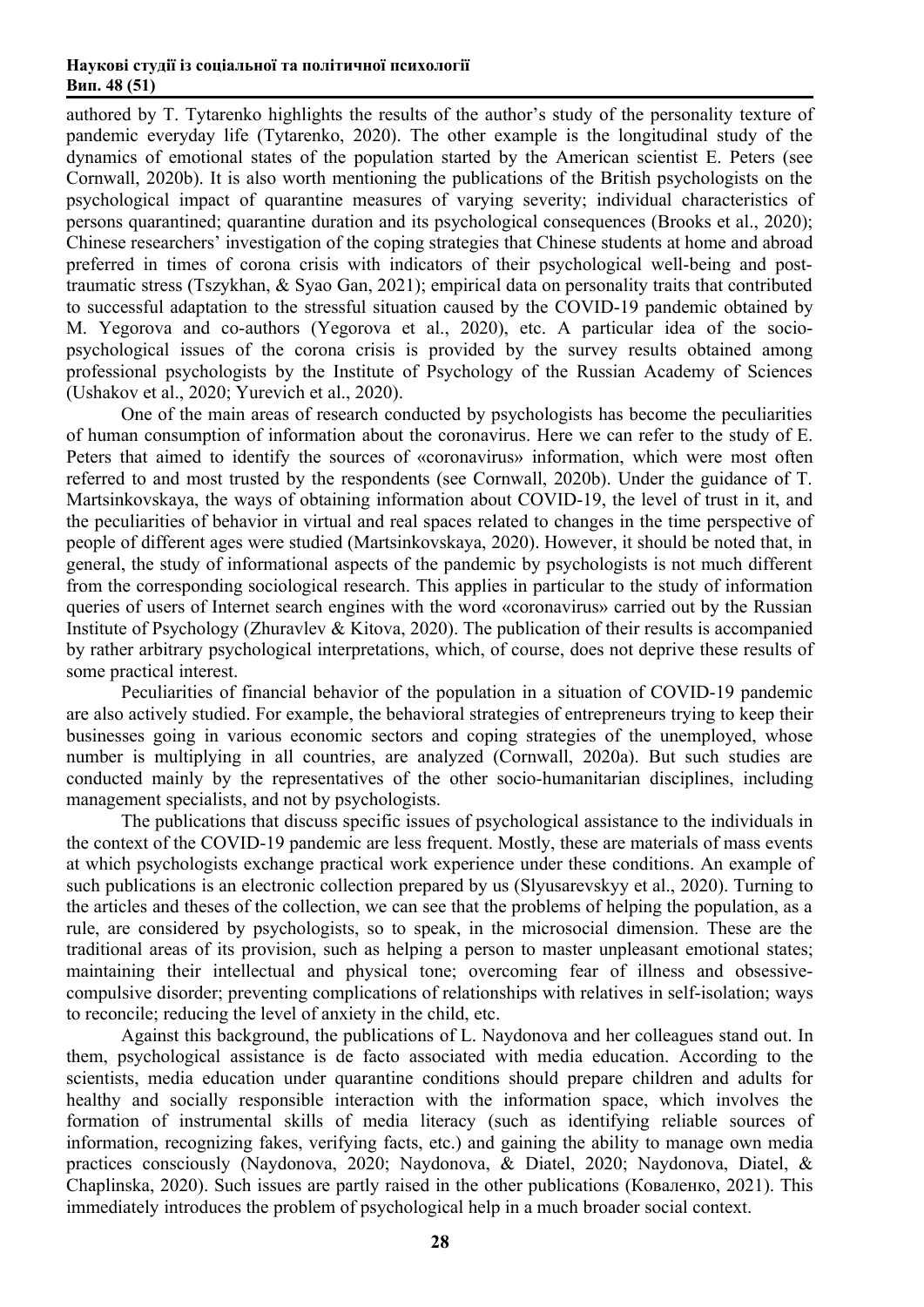However, it is generally considered within the primary trend of counseling activity of psychologists, which was discussed. The problem of matching the content of psychological assistance to albeit vague, implicit, but still available public demand is not raised at all. Therefore, without questioning the value of the experience gained by the psychological community during the lockdown, we will refrain from further analysis of the publications dedicated to it. We do not see the need for this analysis because the purpose of our article goes beyond the outlined field.

We see **the article's goal** in substantiating the need for a particular revision of traditional targets and traditional practices of psychological assistance through the lens of the challenges of the contemporary world. As it is clear from the subtitle of the article, the realization of this goal will be carried out on the example of the initial period of the corona crisis, which, in our opinion, is a concentrated expression or at least a vivid illustration of the challenges in the modern world.

**The statement of the main research material.** First of all, let's try to understand to what extent the model mentioned above of a person under quarantine conditions corresponded to the factual circumstances of an average Ukrainian's life and, consequently, to their actual needs. The results of mass polls and other surveys conducted during the spring lockdown of 2020 will help us do this. We will use in particular the data of a nationwide survey conducted under our leadership by the Institute for Social and Political Psychology of the National Academy of Educational Sciences of Ukraine on September 5-14, 2020, that represented the adult population aged 18 and older and a Google online survey conducted by the Institute during lockdown (April 28 – May 29, 2020).

The latter, for reasons that are easy to understand, unfortunately, did not meet the requirements of representativeness (the sample was formed spontaneously, primarily women aged 30 to 60 with a university degree). Still, the convergence of many online results with data from the nationwide autumn survey gives grounds to consider these results as reflecting some significant realities of consciousness and behavior of Ukrainians at the initial stage of the corona crisis. Therefore, we will use them, of course, with some reservations.

But first of all, let's recreate, so to speak, the background degree of isolation of the population during the lockdown. According to a study by the Kyiv International Institute of Sociology conducted from May 24 to June 4, 2020, by the CATI method (computer-assisted telephone interview based on a random selection of mobile phone numbers), 90% of citizens left home once or more a week. Of these, 37% left their homes several times a day, 22% – once a day, i.e., almost 60% were away from home at least once a day. And only 10% of respondents, primarily elderly, said they did not leave home for a week. And most of those who left their homes several times a day were among people aged 30-44 (46%) and 45-59 (44%) (Kyrychenko, 2020). As we can see, the isolation was not so total, and it was pretty relative for many citizens. Not only was it confirmed by the numbers, but it was also confirmed by the situation observed in Ukrainian cities and villages. People generally behaved as usual. They tried to lead an everyday life subjecting only to the restrictions imposed by the cessation of transport, the closure of non-food outlets, etc. Perhaps, the only exclusion – there were almost no retirement gatherings on the benches. Psychologists' ideas about the isolation of potential consumers of their recommendations were obviously exaggerated.

The idea of forced inaction of the citizens can also be characterized as exaggerated. Let's refer to table 1. According to the data, during the spring lockdown in 2020, 34.1% of Ukrainians were temporarily unemployed, and 7.5% lost their jobs. It is a massive part of the population, the life dramas of many people. But at the same time, it should be borne in mind that less than half of the respondents were in this situation. And the majority continued to work. Among working citizens, 33.1% answered that the strict quarantine restrictions introduced in March-May did not affect their professional life. These people, according to their responses, are working as usual. Another 25.3% said they worked without a significant reduction in production responsibilities. And taking into account the data of the online survey (Table 2), we can see that for many of those who worked, their responsibilities even increased, and their work became more intense. It's necessary to emphasize many difficulties associated with the lack of experience in organizing remote work and lack of technical and technological support, etc. It was not easy for those who said they worked in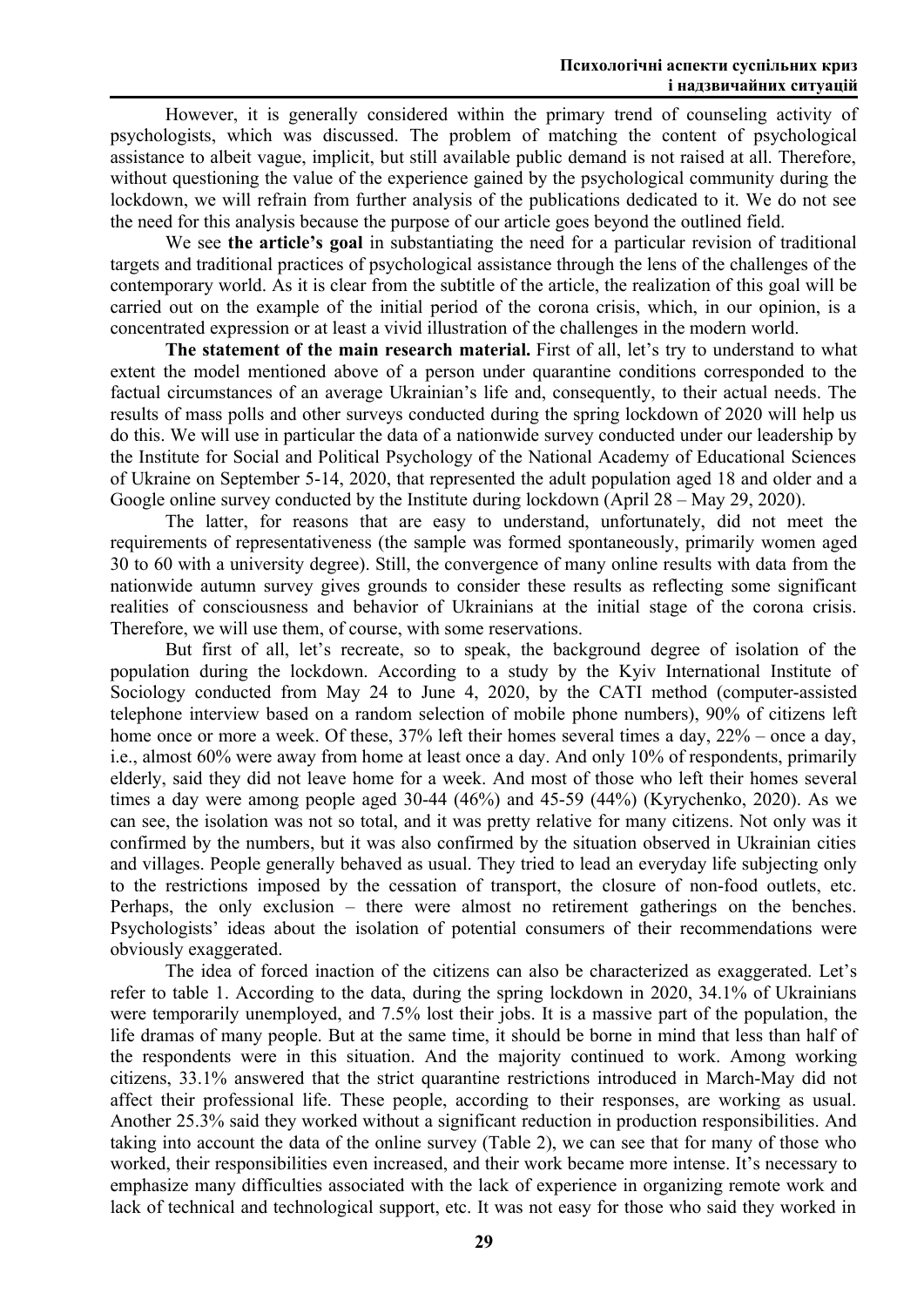the usual mode. How much energy, nerves, and sometimes money was taken away by getting to work in the conditions of the termination of transport connections! Thus, most Ukrainians did not suffer from inaction during the lockdown. And among those who temporarily or entirely lost their jobs, probably not everyone did not know how to spend their free time. Apparently, many of them were trying to correct the situation, find a way to improve their well-being, look for work on the Internet, or do household chores.

*Table 1*

## **Distribution of answers of employed respondents to the question «How have the strict quarantine restrictions imposed in March-May 2020 due to the COVID-19 pandemic affected your professional life?»**

|                                                                                   |                                          |      | In the regional context |        |      |       |
|-----------------------------------------------------------------------------------|------------------------------------------|------|-------------------------|--------|------|-------|
| <b>Answers</b>                                                                    | According<br>to the sample<br>in general |      | West                    | Center | East | South |
| did not affect, worked in the usual mode                                          | 33,1                                     |      | 27,9                    | 31,0   | 36,8 | 41,6  |
| worked remotely without a significant reduction in<br>production responsibilities | 25,3                                     | 58,4 | 22,9                    | 31,0   | 22,8 | 15,7  |
| was temporarily unemployed                                                        | 34,1                                     |      | 38,5                    | 29,4   | 36,0 | 37,1  |
| lost my job                                                                       | 7,5                                      | 41,6 | 10,6                    | 8,6    | 4,4  | 5,6   |

(Data from the national survey conducted on September 5–14, 2020, %)  $N = 822$ 

*Table 2*

## **Distribution of answers of respondents to the question**

**«How have the restrictive measures introduced in Ukraine due to the COVID-19 pandemic affected your professional life?»** (Data from the online survey conducted on the Google platform on April 28 – May 29, 2020) N =  $565$ 

| My professional life:                                                                     | Share of responses, % |
|-------------------------------------------------------------------------------------------|-----------------------|
| did not stop, I work in the usual mode                                                    | 25,1                  |
| has become more intense, my responsibilities have increased significantly                 | 28,2                  |
| has become less intense, I perform only the minimum necessary part of my<br>normal duties | 20,9                  |
| temporarily suspended, my work will be resumed after the end of quarantine<br>only        | 10,0                  |
| stopped completely, I lost my job due to quarantine                                       | 2,9                   |
| on the contrary, it started: I found a new job                                            | 0,7                   |
| not applicable, because I did not work before quarantine                                  | 7,8                   |
| other                                                                                     | 4,4                   |

Perceptions of the psycho-emotional state of Ukrainian citizens were also not quite adequate within the psychological community. Contrary to the gloomiest of these ideas, the intensity of the stress response to the risk of falling ill or the need to comply with restrictive and protective measures among the citizens of Ukraine was quite moderate. A short leap in psycho-emotional disorders and/ or mental dysfunctions, at least primarily, was not observed. Thus, according to a narrative interview conducted online by T. Tytarenko during the lockdown period, about half of the respondents (44.8%) assessed the quarantine situation in a balanced or neutral way. And more than 19% were inclined to see in it even in a positive way. And only one in five respondents (20%) rated it negatively.

The data of surveys conducted by us demonstrates the moderation in the perception of pandemic circumstances (Table 3). At the turn of April-May answering the question «Which of the following emotional states do you experience most often during quarantine?», 40.4% of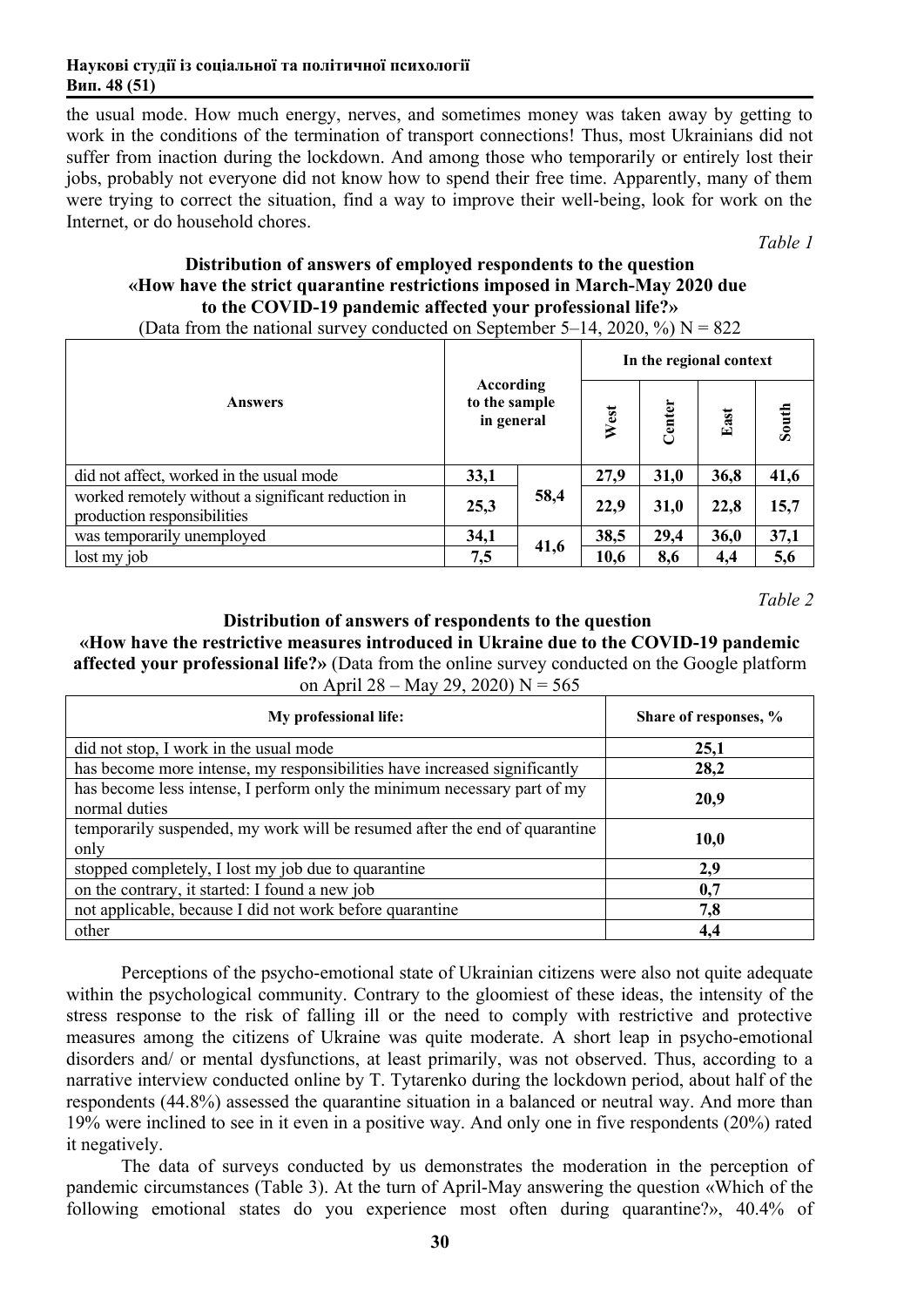#### **Психологічні аспекти суспільних криз і надзвичайних ситуацій**

respondents said: hope and optimism, 23.6% – peace and tranquility. Together with other positive choices (joy, pleasure, curiosity, excitement), these feelings accounted for almost 80% – about the same as negative emotional states. And only in the fall, when the rate of disease jumped dramatically, and it became clear that quarantine was for a long time, the adverse conditions began to outweigh the positive ones significantly: the «share» of peace and tranquility (up to 8.6%), hope and optimism (up to 30.3%) decreased, while the share of depression and hopelessness increased (up to 29.8%). But it is noteworthy that the levels of negative emotions, namely anger and rage, remained relatively low among the Ukrainian population (a little more than 20%, which, incidentally, echoes the above data obtained by T. Tytarenko). However, from the very beginning, respondents attributed these sharply negative emotions and feelings of depression and hopelessness to the other people (most Ukrainian citizens) much more often than they noticed these emotions in themselves. We will discuss this discrepancy between their assessments and self-assessments in more detail later, and for now, we want to emphasize once again that the psycho-emotional state of Ukrainians did not look as dramatic as one might expect.

*Table 3*

|                                          | <b>Formulation of questions</b><br>posed during the online survey on<br>April 25 – May 29, 2020. N = 565  |                                                                                                                                    | <b>Formulation of questions</b><br>representative survey                                                                            | posed during a nationwide<br>September 5–14, 2020. N = $1202$                                                                             |
|------------------------------------------|-----------------------------------------------------------------------------------------------------------|------------------------------------------------------------------------------------------------------------------------------------|-------------------------------------------------------------------------------------------------------------------------------------|-------------------------------------------------------------------------------------------------------------------------------------------|
| <b>Experience of emotional</b><br>states | Which of the<br>following emotional<br>states have you<br>experienced most<br>often during<br>quarantine? | What emotional<br>state, according to<br>your opinion, have<br>the majority of<br>Ukrainian citizens<br>experienced most<br>often? | Please recall which<br>of the following<br>emotional states<br>have you<br>experienced most<br>often during the last<br>six months? | What emotional<br>state, according to<br>your opinion, have<br>the majority of<br><b>Ukrainian citizens</b><br>experienced most<br>often? |
| anger, rage                              | 23,4                                                                                                      | 47,4                                                                                                                               | 20,7                                                                                                                                | 34,1                                                                                                                                      |
| hope, optimism                           | 40,4                                                                                                      | 19,2                                                                                                                               | 30,3                                                                                                                                | 17,5                                                                                                                                      |
| sadness, grief                           | 30,4                                                                                                      | 25,1                                                                                                                               | 28,3                                                                                                                                | 22,5                                                                                                                                      |
| depression, hopelessness                 | 22,9                                                                                                      | 49,4                                                                                                                               | 29,8                                                                                                                                | 40,2                                                                                                                                      |
| joy, pleasure                            | 8,5                                                                                                       | 1,2                                                                                                                                | 5,8                                                                                                                                 | 1,2                                                                                                                                       |
| peace, tranquility                       | 23,6                                                                                                      | 3,6                                                                                                                                | 8,6                                                                                                                                 | 1,9                                                                                                                                       |
| curiosity, excitement                    | 9,2                                                                                                       | 2,2                                                                                                                                | 2,8                                                                                                                                 | 0,7                                                                                                                                       |
| difficult to answer                      | 8,3                                                                                                       | 16,5                                                                                                                               | 14,9                                                                                                                                | 18,3                                                                                                                                      |

## **Respondents' assessment of emotional states experienced by themselves and other people during the quarantine restrictions caused by the COVID-19 pandemic** (in %)

**Note.** In all cases, the amount exceeds 100%, as respondents could choose several answers to each of the questions shown in the table.

Finally, let's turn to the results of our online survey, which reflects the state of interpersonal relations of citizens during the lockdown. Table 4 shows that nothing catastrophic had happened in Ukrainian families at that time, contrary to expectations. Often, interpersonal relationships in the family circle had not undergone any changes. And sometimes, they had improved. 15.7% of respondents had improved their relationship with their parents, 18.4% – with their spouse, and 24.7% – with their children. The share of those whose relations with parents, spouses, and children had deteriorated significantly lower  $-6.2\%$ , 7.6%, and 3.8%, respectively. In other words, the improvement of family relations on average was almost four times higher than the number of cases of their deterioration.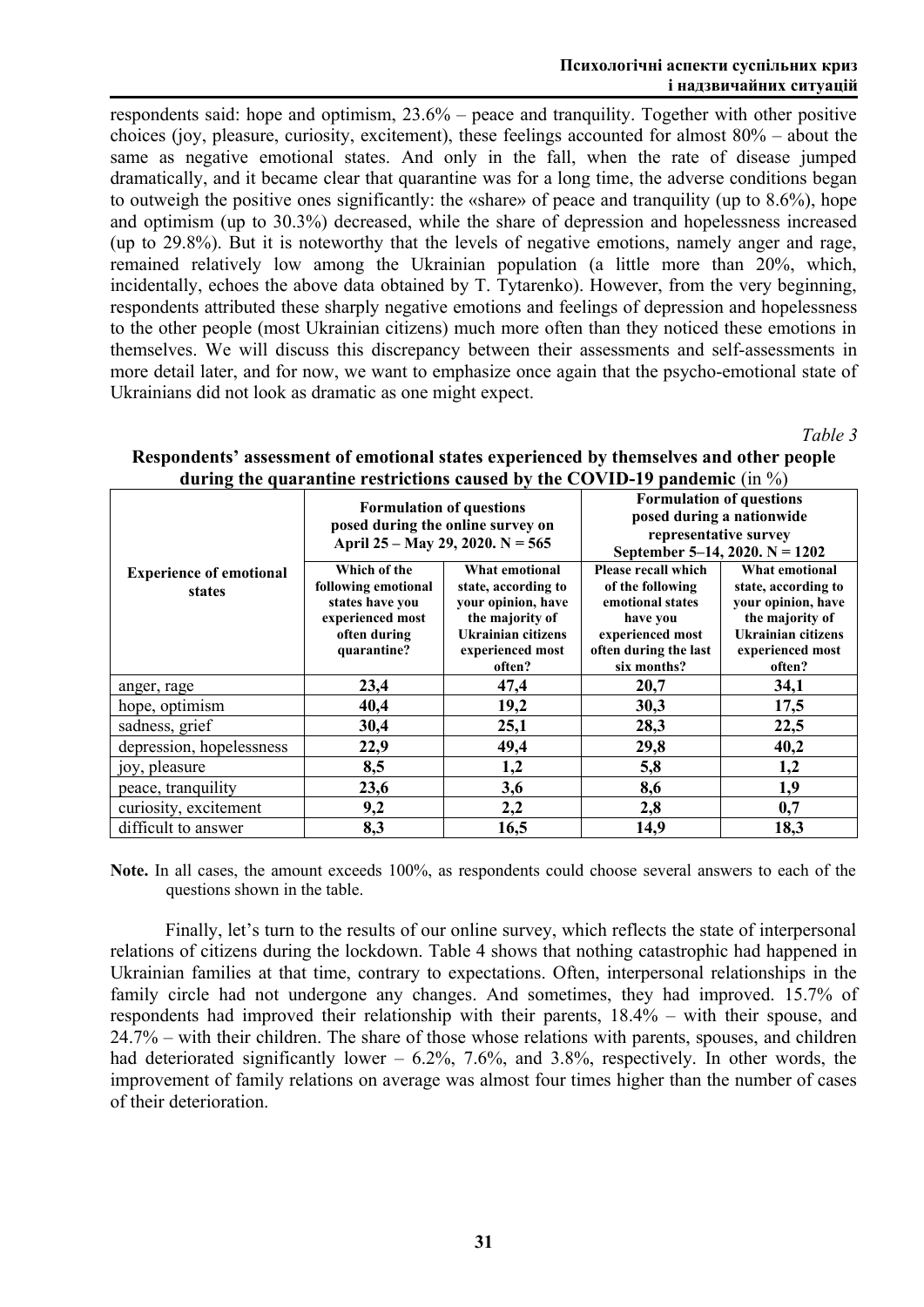*Table 4*

**Distribution of respondents' answers to the question «Have your relations with people from your immediate environment changed during the period of restrictive measures, and, if so, how?»** (Data from the online survey conducted on the Google platform from April 28 to May 29, 2020, in%)  $N = 565$ 

|                         | Answers                        |                     |                               |                  |  |
|-------------------------|--------------------------------|---------------------|-------------------------------|------------------|--|
| <b>Relationships</b>    | have changed<br>for the better | have not<br>changed | have changed<br>for the worse | difficult to say |  |
| with parents            | 15,7                           | 72,1                | 6,2                           | 6,0              |  |
| with spouse/partner     | 18,4                           | 64,5                | 7,6                           | 9,6              |  |
| with children           | 24,7                           | 57,8                | 3,8                           | 13,7             |  |
| with neighbors          | 6,9                            | 74,4                | 8,8                           | 9,8              |  |
| with colleagues at work | 6,7                            | 67,9                | 17,5                          | 7,9              |  |
| with friends            | 7.9                            | 69,0                | 18,9                          | 4,2              |  |

And what had happened outside the family? The relations with the neighbors had undergone the slightest changes; excesses of deterioration and improvement were approximately equal – 8.8% and 6.9%, respectively. However, relations with the colleagues at work had deteriorated significantly more often than its improvement – more than two and a half times. The deterioration was indicated by 17.5% of respondents, while the improvement was indicated only by 6.7%.

Deterioration of relations could be caused by technological or psychological unpreparedness of the employee to work in a remote format, non-compliance with the established work schedule (for example, an employee could go out to the store during working hours and be absent near the monitor when needed), as well as management requirements for a civil servant who did not have their car to show up for work every day, etc. Not only led this situation to a broken relationship, but it also led to administrative measures – up to dismissal. It is more difficult to explain that the share of respondents whose relations with friends had deteriorated during the lockdown was also significant (18.9%). This might be partly due to the fact that friends could be among colleagues at work, and to some extent due to the lack of direct contacts, which could not be fully replaced by phone calls or social networking, and probably with the phenomena of group polarization in Internet communication (Naydonova, 2020). However, it is more important to note that during the lockdown, interpersonal relationships primarily improved in the family and deteriorated, so to speak, within the second circle of communication – more remote or formalized and officially regulated.

The tendency of deteriorating relations with the degree of their remoteness and official regulation is also observed in the sphere of power-subject relations of the respondents (Table 5). First of all, these relationships had changed more dynamically than interpersonal relationships, unlike family relationships, for the worse. Thus, the «share» of people whose attitude towards the President of Ukraine had deteriorated reached 41.6% at the time of the poll, and those whose attitude towards him, on the contrary, had improved amounted to 6.3%. The deteriorated attitude outweighed the improvement one by six to seven times. The Verkhovna Rada and the Cabinet of Ministers had an even more negative balance of improved and worsened attitudes.

This is understandable because the central bodies of state power made decisions that strained society. People attributed the inconveniences of quarantine, both real and imaginary shortcomings in the organization of anti-epidemic measures, lack of justification, some incomprehensibility and inconsistency of these measures, and the prospect of deteriorating financial situation to their activities. For the average Ukrainian in such circumstances, medical and pedagogical workers had become almost the only credible representatives of the conditional «government» – both due to selfless work, which despite the catastrophic shortage of resources, still helped to cope with the challenges of the pandemic and quarantine and as a result of its proximity to the person, at least limited experience of positive interaction with physicians and teachers. Therefore, it is natural that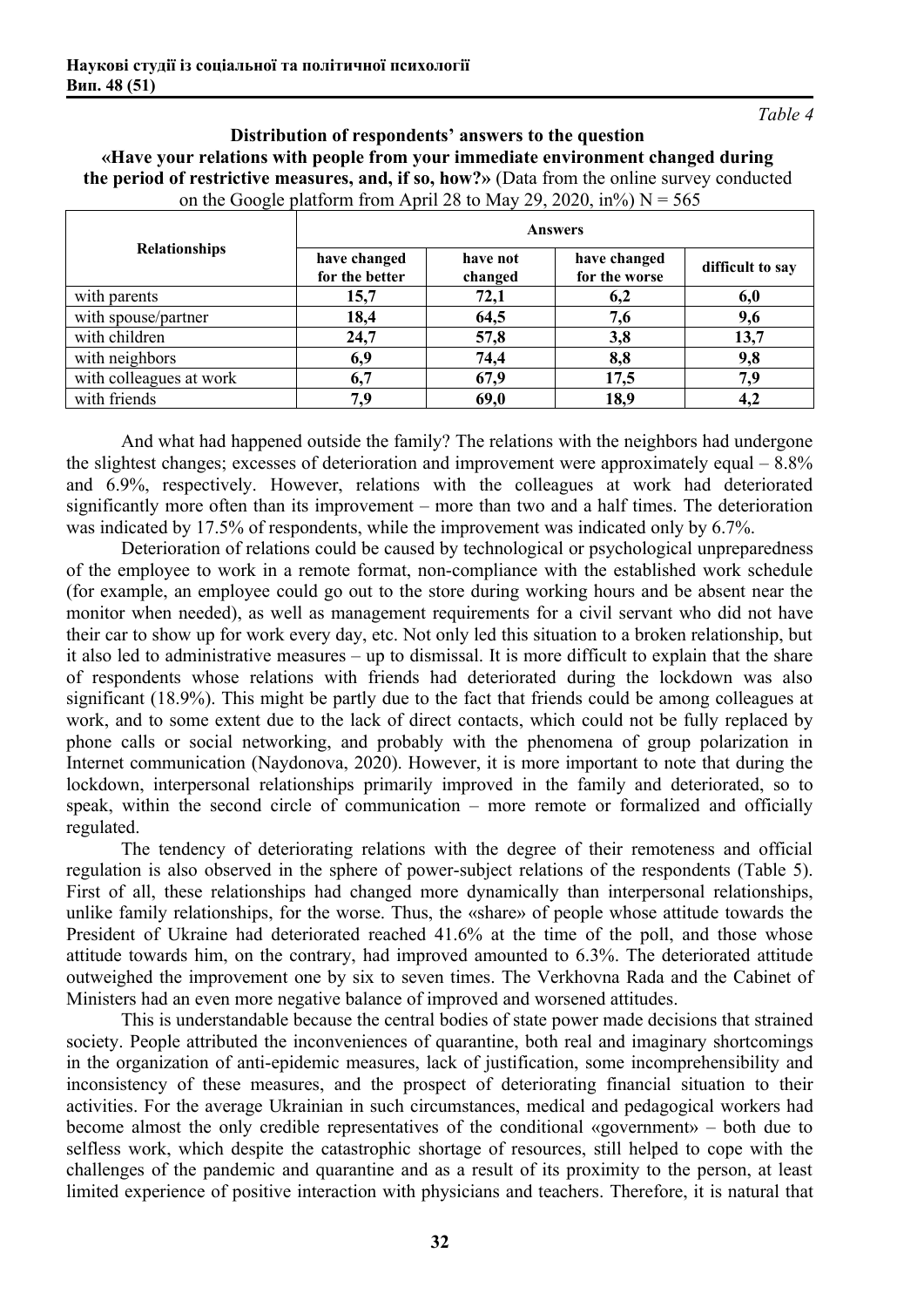44.5% and 32.6% of respondents had changed their attitude to medical and pedagogical workers during the lockdown, respectively. Only 5.4% and 10.2% respectively had changed it for the worse. In a sense, the intermediate place between the central government, on the one hand, and doctors and teachers, on the other, was occupied (also due to more excellent proximity to the citizens) by local governments, which increasingly demonstrated their opposition to unpopular actions of the central government. Attitudes towards local governments also deteriorated (23.4% of respondents). Still, the cases of such deterioration were, firstly, almost balanced by the cases of its improvement (16.1% of respondents). Secondly, they occurred much less frequently than precedents of deteriorating attitudes toward the President, Parliament, and Government that soon affected the results of the local elections, where the ruling party lost a significant share of its former popularity. However, this aspect of the data obtained, of course, goes beyond the issues discussed in this article.

*Table 5*

## **Distribution of respondents' answers to the question «Has your attitude to officials and institutions listed below changed since the beginning of quarantine, and if so, how exactly do you feel about them?»** (Data from the online survey conducted on the Google platform on April  $28 -$ May 29, 2020, in%) N = 565

|                                | <b>Officials and institutions</b> |            |            |      |           |           |
|--------------------------------|-----------------------------------|------------|------------|------|-----------|-----------|
| <b>Attitude</b>                | PU                                | <b>VRU</b> | <b>CMU</b> | LGB  | <b>MW</b> | <b>PW</b> |
| have changed<br>for the better | 6,3                               | 1,5        | 2,7        | 16,1 | 44,5      | 32,6      |
| have not changed               | 47,7                              | 51,3       | 48,7       | 52,3 | 45,0      | 51,1      |
| have changed<br>for the worse  | 41,4                              | 42,1       | 42,6       | 23,4 | 5,4       | 10,2      |
| difficult to say               | 4,6                               | 5,1        | 6,1        | 8,3  | 5,1       | 6,1       |

**Abbreviations**: PU – President of Ukraine, VRU – Verkhovna Rada of Ukraine, CMU – Cabinet of Ministers of Ukraine, LGB – local government bodies, MW – medical workers, PW – pedagogical workers (teachers, lecturers).

Thus, there is no doubt that Ukrainians faced many problems during the initial period of the corona crisis. However, much more than isolated from the outside world, they were bothered by the troubles associated with the vicissitudes of interaction with this outside world. Difficulties in performing professional duties or the complete impossibility of their performance were especially noticeable. But those who lost their jobs were unlikely to have too much free time. Negative psycho-emotional states also did not become widespread among the population. Although their number tended to increase, this did not usually lead to a deterioration in family relationships.

On the contrary, the family served as psychological protection against the troubles of the outside world, so quarantine often even contributed to the family understanding, strengthening relations between spouses, parents, and children. Instead, there was a tendency to increase tension and conflict in the business sphere, especially power-subordinate concerns, which intensified with the increasing degree of official regulation of such relations reaching its apogee about the central government. In other words, the problems that Ukrainians were concerned about during the lockdown were not limited to those that were solved in the traditional field of individual, marriage, and family counseling. That is why a significant part of the recommendations given by psychologists in the media and social networks did not hit the mark.

Moreover, let us argue that in the face of the new challenges increasingly posed by the modern world, global cataclysms such as the COVID-19 pandemic, psychological assistance in its traditional sense is relegated to the background. It seems that foreign psychologists are beginning to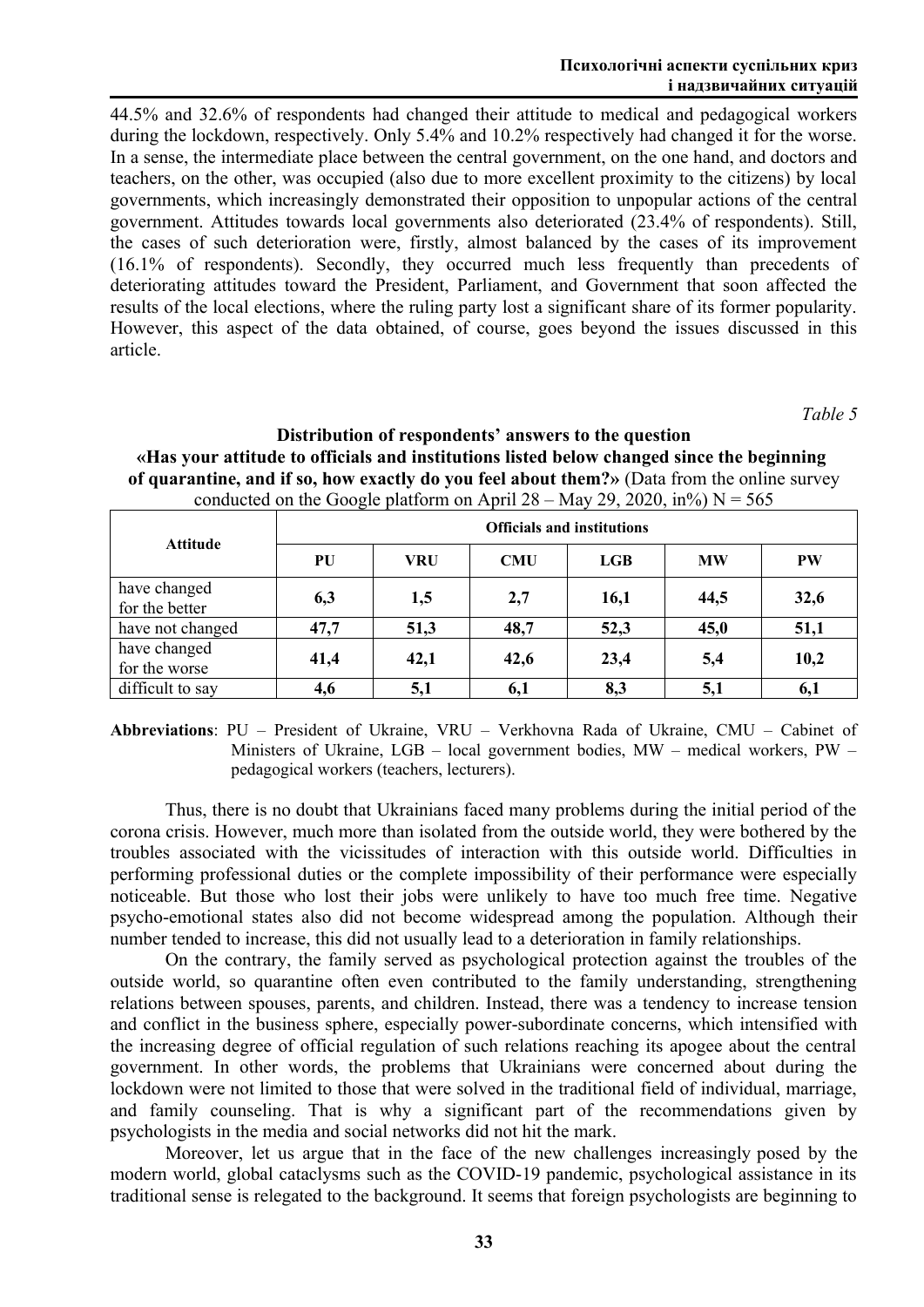draw such conclusions. Let us refer to the data of an expert online survey published in the «Psychological Journal», conducted in April 2020 by the Institute of Psychology of the Russian Academy of Sciences (Ushakov et al., 2020). Psychologists attended it as experts who answered the socio-psychological conditions and consequences of the spread of coronavirus infection. In particular, experts were asked about the measures of psychological impact on the population in connection with the coronavirus epidemic. Thus, among the proposed measures, psychological assistance in the sense that is usually meant by this term (hotlines, counseling work to prevent neurosis, etc.) took a modest fourth place (Table 6). Among the measures of psychological impact, it was mentioned by 13 out of 152 psychologists (14.1%).

*Table 6*

## **Data from an expert online survey of Russian psychologists conducted by the Institute of Psychology of the Russian Academy of Sciences in April 2020.**

| The most typical answers to the question «What measures of psychological impact<br>on the population in connection with the coronavirus pandemic could you recommend<br>to the authorities?»                                                                                    | The share<br>of respondents<br>$(in\%)$ |
|---------------------------------------------------------------------------------------------------------------------------------------------------------------------------------------------------------------------------------------------------------------------------------|-----------------------------------------|
| Stop intimidation (avoid intimidation and threats, stop the flow of negative<br>information in the media, show respect and trust; show the possible positive<br>consequences of overcoming the crisis, etc.)                                                                    | 27,2                                    |
| Carry out explanatory work (more specific recommendations, special information<br>for the population, explanations of experts, to raise the awareness of preventive<br>measures, etc.)                                                                                          | 25,0                                    |
| Inform about measures to support citizens (give punitive and controlling bodies<br>the functions of providing assistance to the population; implement the declared<br>measures and assistance; show concern for people thus inspiring trust, willingness to<br>cooperate, etc.) | 21,7                                    |
| Organize the provision of psychological assistance to the population (hotline,<br>counseling to prevent neurosis, special departments for remote work, etc.)                                                                                                                    | 14,1                                    |
| <b>Maintain empathy and cohesion</b> (more calls for solidarity, responsibility for each<br>other; support for civic initiatives; talk more about the heroism of doctors; examples<br>of effective socially responsible behavior, etc.)                                         | 9,8                                     |
| Increase the number of news stories and programs not related to the coronavirus<br>(show films on historical topics, introduce chronicles to cover the lives of<br>contemporaries in different regions, etc.)                                                                   | 7,6                                     |

 $(N = 152$ , experts could choose several answers)

It is also thought-provoking that, according to S. Chunikhina, a large group of professional psychologists who implemented the volunteer project were asked for psychological or crisis counseling by about 100 people in a few weeks of lockdown (Slyusarevskyy et al., 2020). It is very good that such requests were met. However, there could probably be more of them in a country of many millions.

But does this mean that psychological assistance is becoming obsolete? In our opinion, no. However, its content field should be built based on the real needs of potential consumers, not just on providers' hypothetical ideas. At the same time, one should carefully consider the qualitatively new conditions in which a psychologist works in extreme circumstances of a global level – such as the COVID-19 pandemic. These conditions are primarily related to the development of the modern information environment. The vast majority of practicing psychologists and those willing to give the population some practical advice have not yet had time to adapt to its challenges.

The fact is that psychological assistance is known to be traditionally provided mainly on an individual basis. Psychologists are accustomed to working with people in the most professionally comfortable axial communication systems, in which the clients themselves confidently report their problems. Therefore, the choice of targets of psychological influence is beyond doubt. And suppose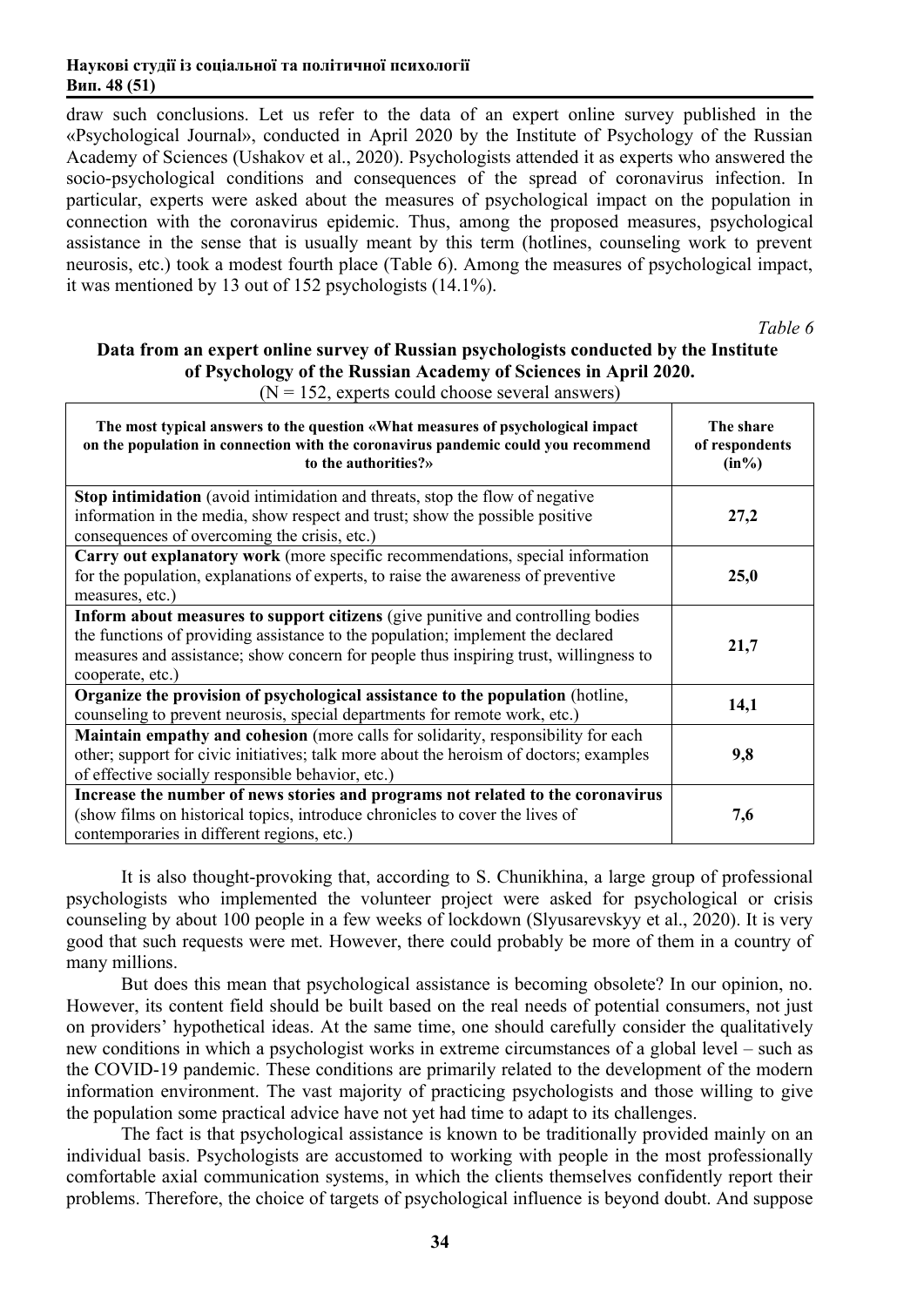one of these practicing psychologists is invited to participate in TV or radio programs. In that case, they usually choose the path of least resistance: in fact, they duplicate their work in axial communication systems in the information space focusing on the same targets of influence – in the hope that their recommendations may find recipients with similar results problems. In other words, participation in TV and radio programs is a peculiar and, let's face it, optional supplement to traditional psychological counseling. However, cataclysms such as the COVID-19 pandemic are sharply shifting the focus of psychological care to retial communication systems – the media and social networks, where potential recipients of this assistance are undefined (thousands or millions) recipients who are largely unable to report their problems and often even reflect on them. And here, there is a sharp contradiction between the poorly reflected public demand for psychological assistance and a reasonably approximate idea of psychologists about its likely targets, as seen from the above. And this request is poorly reflected, in particular, because the media proposals of psychologists, who tend to work within the common problematic field, inadvertently limit the problems of the request. As a result, the number of individual cases seeking help from psychologists is minimized.

We should also emphasize that the problems of citizens during the initial period of the coronavirus crisis and, accordingly, their potential needs for psychological assistance were determined by the changed circumstances of their lives and the realities of the modern information environment. We dedicated another publication to these realities (Slyusarevskyy, 2021). Therefore, we are going to repeat only some of its theses.

First of all, we want to note that the challenges of the modern world that are dangerous for humans, their physical and mental state, despite their different origins (natural, man-made, social) have an informational nature, informational basis, or at least clear, informational correlates. Whatever the challenges, such as natural or artificial disasters, the spread of epidemics, wars, and civil conflicts, they are (of course, from time to time) directly faced by relatively few people. The vast majority of the population are indirectly aware of them – based on information received from TV or radio or found on the Internet. This is exactly what happened at the beginning of the corona crisis. At that time, almost none of the Ukrainians personally knew people who were ill with COVID-19 symptoms, not only among relatives and friends but also among distant acquaintances. Under such conditions, ideas about the pandemic were formed by its media (information) image and not by the very substantive content of this challenge. The role of the media in shaping the idea of the epidemiological threat increased the collapse of the sphere of direct communication between people. Although this collapse was not as total as one might assume, it was undoubtedly observed to some extent in all citizens, which naturally expanded the scope of media-mediated communication, i.e., the lack of feedback on the consumption of media reports and speeches in the media by officials. Therefore, the peculiarities of the attitude towards the consumed information received from TV and radio significantly determined the public perception of public authorities' epidemiological threat and anti-epidemic actions.

There was a clear polarization of public reactions to the pandemic and the quarantine measures. A smaller proportion of the population (those who used media messages more often and trusted them more, and were able to comply with quarantine restrictions as much as possible) took the risk of coronavirus infection very seriously and expressed increased concern for their health and the health of their loved ones. On the contrary, the majority (especially those who had to go to work, worked a lot, and consumed fewer media reports) tended to deny or ignore the danger of infection, seeing the main threat, not in the cause but the consequences of quarantine and advocating for its cancellation.

This polarization was already reflected in the thoughts of the participants of our online survey, which was conducted in the spring – about the judgment «A complete cessation of economic activity, in the long run, could kill many more people than the coronavirus. Therefore, quarantine restrictions should be lifted, even if it could trigger new outbreaks». 51.9% of respondents agreed with it to some extent, 39.1% disagreed with it to some extent (9% did not decide). And this division of opinions was not accidental. It showed a steady trend in the state of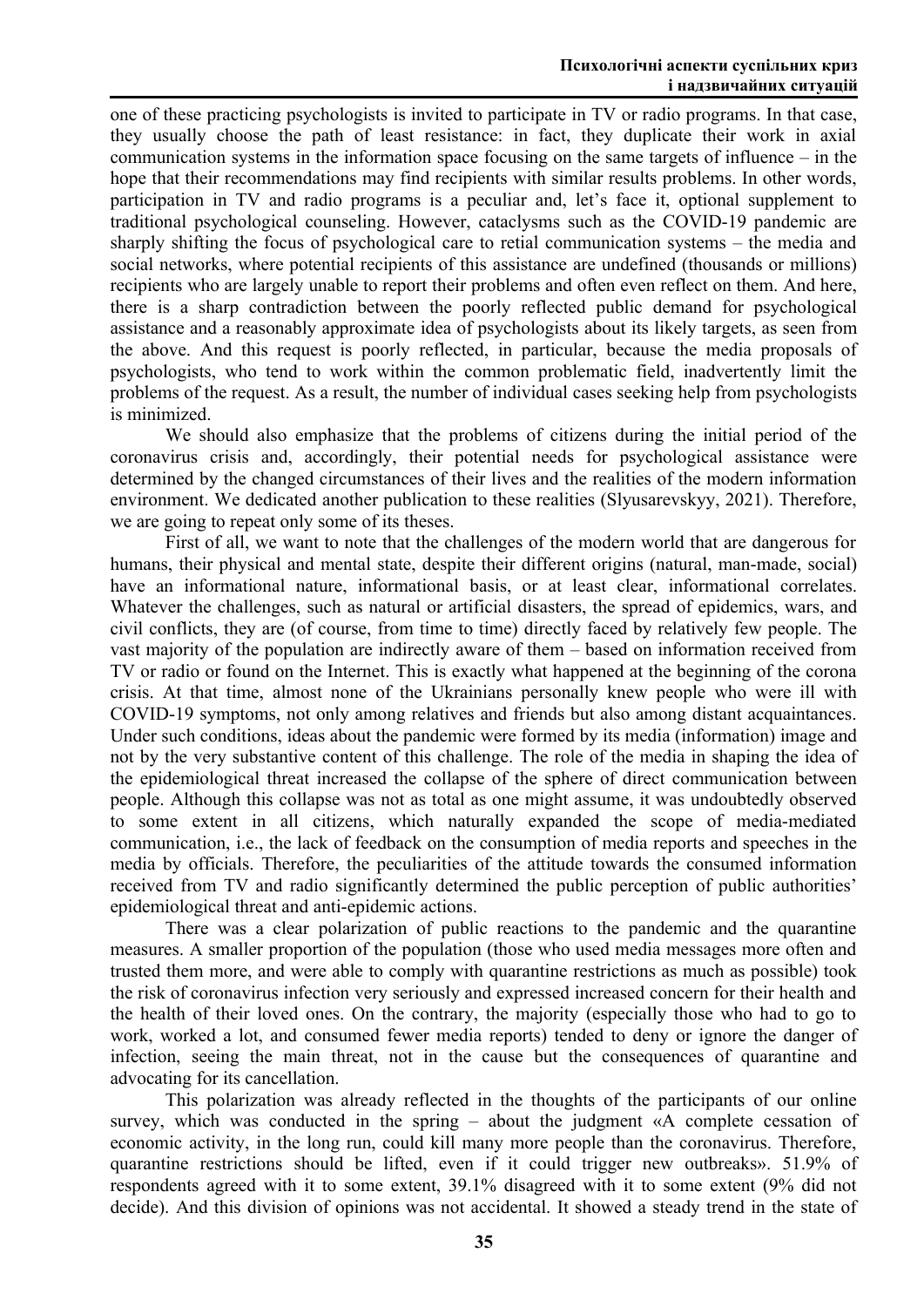public consciousness (for that time), which was confirmed by a nationwide representative survey conducted in the fall (Table 7). Similarly, more than half of the respondents (56.3%), despite the increase in the number of diseases, said that quarantine losses from economic downturns could cause more harm to Ukrainian citizens than the spread of coronavirus disease. And only in the red quarantine zone, where diseases had become widespread, the share of opposing views (31%) was significantly higher than in Ukraine in general (19.2%).

*Table 7*

| national survey conducted on September 5–14, 2020, $m\%$ ) $N = 1202$ |             |                                                     |             |             |          |  |
|-----------------------------------------------------------------------|-------------|-----------------------------------------------------|-------------|-------------|----------|--|
|                                                                       | By sampling | Among the inhabitants of different quarantine zones |             |             |          |  |
| <b>Answers</b>                                                        | in general  | green zone                                          | yellow zone | orange zone | red zone |  |
| spread of coronavirus disease                                         | 19,2        | 16,5                                                | 22,1        | 18,1        | 31,0     |  |
| economic losses caused                                                | 56,3        | 63,7                                                | 55,3        | 50,4        | 52,1     |  |
| by quarantine measures                                                |             |                                                     |             |             |          |  |
| difficult to answer                                                   | 23,8        | 19,3                                                | 22,1        | 30,7        | 16,9     |  |
| I don't care                                                          | 0,8         | 0,5                                                 | 0,4         | 0,8         | 0,0      |  |

**Distribution of respondents' answers to the question «What, in your opinion, can cause greater harm to the citizens of Ukraine – the spread of coronavirus disease or economic losses due to quarantine measures?»** (Data from the nducted on September 5–14, 2020, in $\theta$  N = 1202

It should be borne in mind that, since the beginning of the crisis, the information environment has been oversaturated with conflicting information of a global nature. Coronavirus news and thematic mass media reports had flooded the heads of millions of people every hour, instantly filling their lives with elements of real external danger. As a result, the life situation of a person who actively consumed these messages even with a narrow range of private interests inadvertently grew at least to the national and even global scale, coping with which alone was not possible (Slyusarevskyy, 2007). Such a permanent oversaturation of the information environment with contradictory content arose spontaneously – due to the fierce competition of media content producers for the attention of potential consumers. Media professionals covered the coronavirus and quarantine topics, supporting (less often) or criticizing (more often) the measures taken by public authorities. Numerous experts (medical doctors, law enforcement officers, etc.) were involved in the discussion. But as far as the nature and consequences of the coronavirus were (and still are) not fully understood, those who tried to talk about the coronavirus on TV and radio could not agree on the most basic things (protective functions of the medical masks, the distance between people in public places, etc.). Therefore, TV and radio programs on coronavirus issues only deepened the state of uncertainty and disorientation, which a certain part of society experienced (Slyusarevskyy, 2020в).

The consumer usually responded to contradictory information in the media space with spontaneous informational behavior, which was realized mainly in reorientation on the Internet. However, this only increased the amount of conflicting information. After all, the basis of information and search activity of a person in a crisis characterized by a high degree of uncertainty is usually grounded on false goals. The average Ukrainian (and citizens of the neighboring countries) sought to find the «ultimate truth» about the coronavirus on the Internet instead of being interested in measures that, at least with some degree of reliability, protect against infection.

Ukrainians' compliance with these measures left much to be desired (Table 8), which is understandable because, as can be seen from Table 9, the vast majority of respondents (over 54%) at the time of the survey in fall 2020 were inclined to believe that these measures were unlikely to protect against coronavirus infection (28.2%) or were unsure whether they could protect or not (26.3%). Moreover, disbelief in the effectiveness of personal safety measures recommended by medical doctors had grown with the transition from green and yellow quarantine zones to orange and red.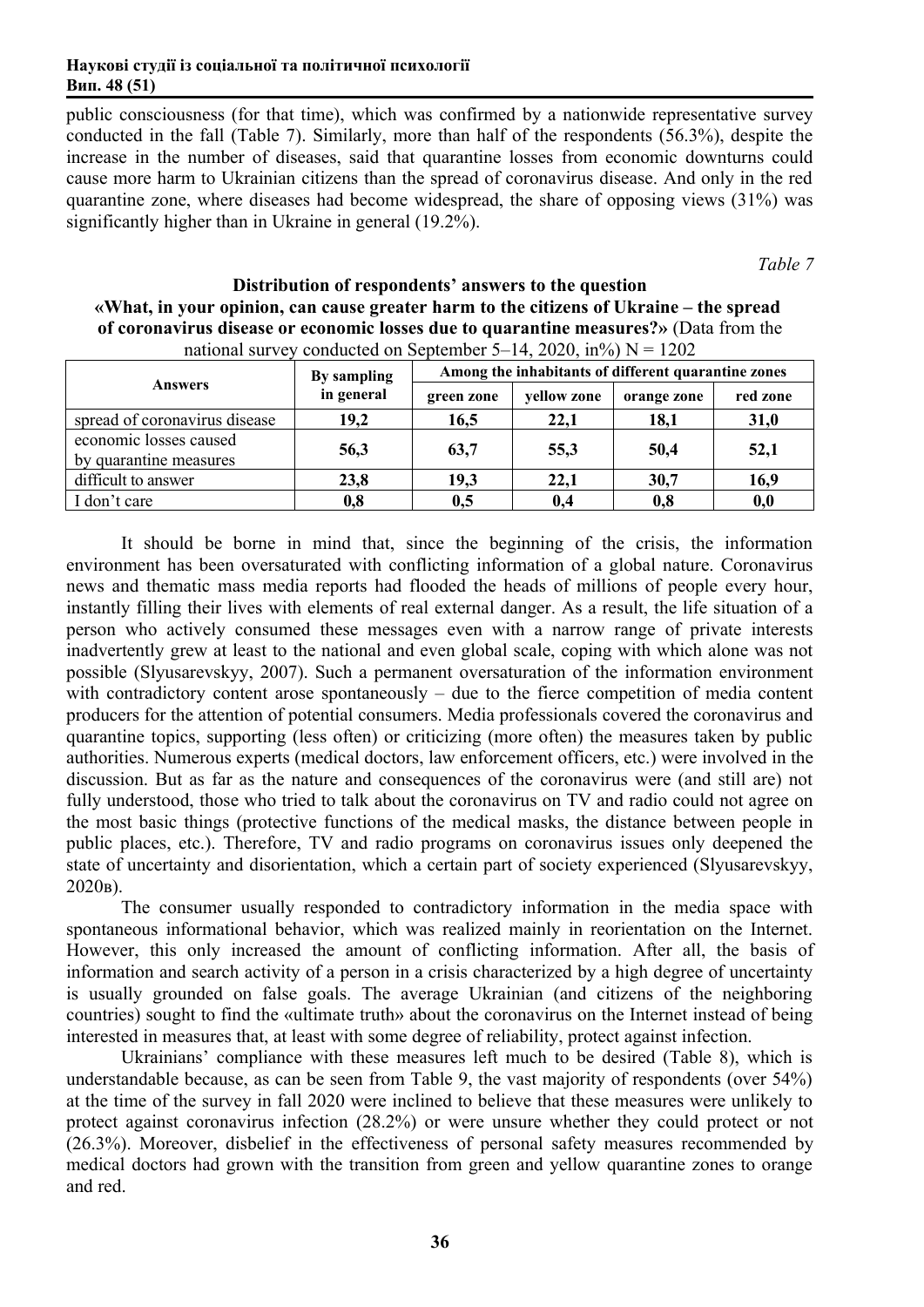*Table 8*

## **Distribution of respondents' answers to the question «Do you personally follow the anti-epidemic recommendations listed below?»**  (Data from the nationwide survey conducted September 5–14, 2020, in%)  $N = 1202$

|                                                                                        |                    | <b>The</b><br>average       |                    |                                      |
|----------------------------------------------------------------------------------------|--------------------|-----------------------------|--------------------|--------------------------------------|
| <b>Recommendations</b>                                                                 | I always<br>follow | I adhere to it<br>partially | I do not<br>follow | $(\ln$<br>points,<br>from 1 to<br>3) |
| wearing a mask in public places and on transport                                       | 57,1               | 38,3                        | 4,6                | 2,53                                 |
| washing hands and antiseptic treatment after being<br>in public places or on transport | 55,8               | 37,5                        | 6,8                | 2,45                                 |
| avoiding physical contacts (handshakes, hugs, etc.)<br>with other people               | 35,7               | 47,5                        | 16,8               | 2,19                                 |
| keeping a safe distance of one and a half<br>to two meters from other people           | 26,0               | 54,8                        | 19,2               | 2,07                                 |
| antiseptic treatment of the wallets and gadgets after<br>using them in public places   | 21,7               | 42,1                        | 36,1               | 1,86                                 |

*Table 9*

**Distribution of respondents' answers to the question «Do you think that the implementation of anti-epidemic recommendations (listed above) protects a person from coronavirus infection?»** (Data from the national survey conducted on September 5–14, 2020, in%)  $N = 1202$ 

|                     | By sampling | Among the inhabitants of different quarantine zones |             |             |          |  |
|---------------------|-------------|-----------------------------------------------------|-------------|-------------|----------|--|
| <b>Answers</b>      | in general  | green zone                                          | vellow zone | orange zone | red zone |  |
| rather yes          | 45,6        | 52,3                                                | 51,1        | 39,0        | 40,8     |  |
| rather no           | 28,2        | 25,4                                                | 24,0        | 28,0        | 36,6     |  |
| difficult to answer | 26,3        | 22,3                                                | 24,8        | 33,1        | 22,5     |  |

Here is a paradox: people fell ill more often without following medical recommendations, but they explained this by their inefficiency. Therefore, the population's observance of personal security measures should have been considered at the beginning of the corona crisis as one of the highest priorities in the process of psychological impact on citizens, but this, unfortunately, did not happen.

Not enough attention was paid to the problem of correcting citizens' perceptions of the psycho-emotional state of society, which in the process of consuming mass media products appeared in «condensed colors.» Let us turn again to Table 3, which shows significant differences between respondents' self-assessment of their emotional state and its assessment in other people (most citizens of Ukraine). As a rule, such differences are explained by the fact that, when assessing their own condition, a respondent gives socially desirable answers. Still, in fact, he/she expresses it by projecting on other people. We do not deny that this mechanism could sometimes work as well. But it seems more plausible to assume that the opposite could have happened: in the context of a relative narrowing of the sphere of direct contact with the other people, citizens projected mediamediated ideas about social attitudes on their psycho-emotional state, deteriorating their emotional well-being. And if so, then these ideas certainly needed to be adjusted.

So, let's summarize the empirical research discussed above. The analyzed data convincingly show that during the initial period of the corona crisis, the main problems that could cause stress or close to its emotional reactions in Ukrainian citizens were related, on the one hand, to excessive consumption of contradictory, often destructive information about coronavirus and quarantine and, on the other, – to unfavorable conditions of labor (professional) activity (or the excesses of its termination) and the complication of business relations. Such problems, as we know, are within the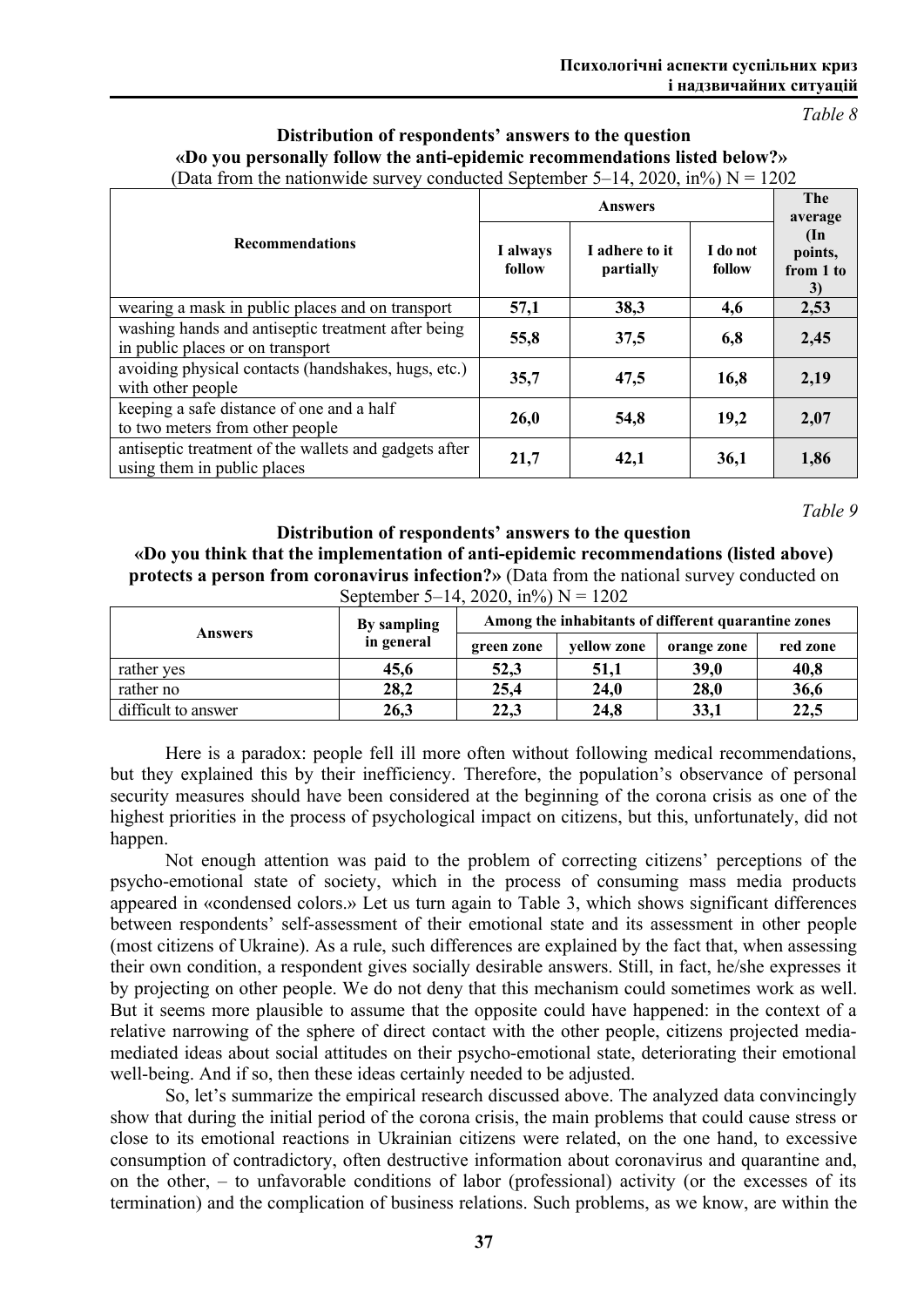competence of media psychology and organizational psychology in particular. Hence, in our opinion, the substantive field of psychological counseling in the conditions of contemporary challenges such as the COVID-19 pandemic should be supplemented by at least two components – media-psychological and psychological-organizational. Moreover, these components are objectively brought to the fore. Still, they must be implemented (modified), taking into account the specific requirements caused by the current situation in society and the peculiarities of the work of a psychologist in retial communication systems.

The media psychological aspect of psychological counseling requires an increase in the level of media literacy of the population. It is obvious. However, in extreme situations such as the corona crisis, media psychological counseling should never be limited to developing skills that are traditionally associated with media literacy (recognizing fakes, separating lies from the truth, etc.), as far as such skills alone cannot protect a person from the psychologically harmful effects of an oversaturated information environment. The main «enemy» is its very oversaturation exacerbated by the global nature of information processes, which hinders adequate cognitive processing of the existing challenge. Therefore, a psychologist who consults remotely should be aimed primarily at suggesting how to handle this challenge properly and behave wisely in an unfavorable information environment (similar to behavior in a threatening physical environment).

Citizens, with the help of psychologists, must learn to limit themselves to the consumption of information to the extent necessary and sufficient to solve a particular life problem; adequately assess the scale of their personal life situation (without expanding it to the size of the region, country or world); acquire tolerance for uncertainty and understand that in the modern world there are threats and dangers about which it is currently impossible to find the ultimate truth; realize that it is possible to protect yourself more or less successfully from these threats and dangers following reasonable personal safety measures (Slyusarevskyy, 2021).

From a psychological and organizational point of view, counseling work in conditions such as lockdown caused by the pandemic should be aimed at mitigating current and expected risks of reducing the effectiveness of an organization associated with its limitation or suspension. This involves informing employees in advance about the grounds for adjusting these activities following existing conditions, possible areas of tension and conflict that may arise in both hierarchically defined and horizontal relationships of workforce members, rational ways to avoid these areas, prevention and coping with occupational stress and burnout syndrome due to the difficulties in working both offline and online, and, finally, psychological support for those who found themselves without work providing them with recommendations for future employment and psychologically sound behaviors of an applicant.

At the same time, psychological and organizational counseling (as well as marriage or family counseling), of course, cannot be a «one-sided game.» It will be a proper success if a psychologist not only remotely assures «ordinary» employees that everything will be fine but also appeals to employers, managers of organizations. We are aware that few of them are willing to enter into a dialogue with a psychologist on social networks or at least listen to their recommendations. The vast majority of them, overwhelmed and annoyed by the managerial difficulties that have befallen them during quarantine, tend to consider these recommendations an empty chatter that is insignificant compared to the acute production and financial problems of the corona crisis era. But this should not generate fatalistic sentiments within the psychological community. Relentless promotion of psychological services among employers and management is needed. It is necessary to explain to them by all available means that the image of psychological care, which is associated with the private life of citizens only (and created, unfortunately, by psychologists themselves) is not adequate, convincingly show the prognostic consequences for the production process and the social cost of management and personnel decisions made in crisis conditions, and, finally, inform employers and managers that they need such help as people who are at risk of occupational stress and burnout no less than their employees.

The outlined priorities of psychological and organizational counseling also extend to the sphere of media-mediated power-subordination relations, which, as seen from the analysis of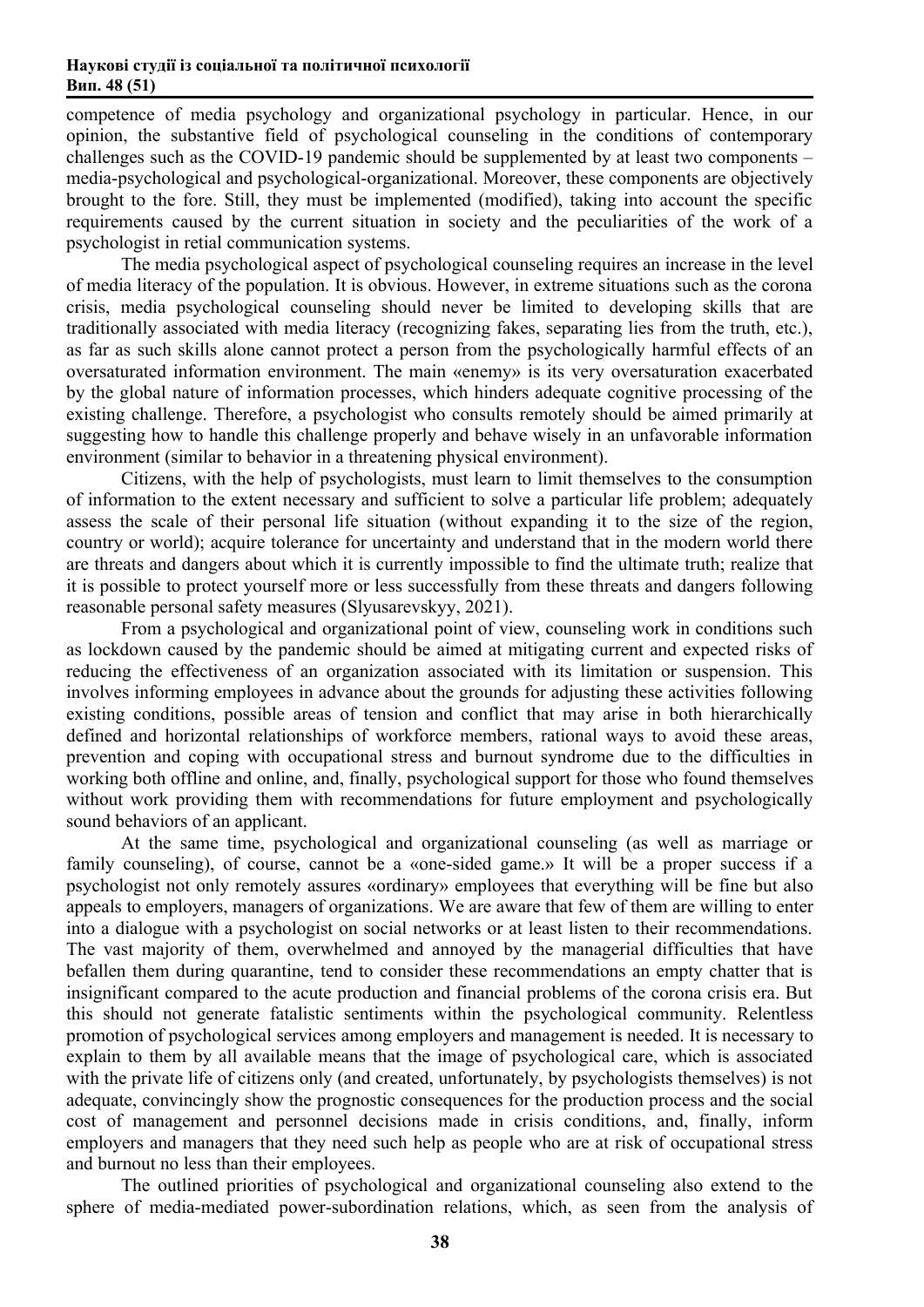empirical data, have significantly exacerbated during the corona crisis. In this area, psychological and organizational counseling is closely related to the tasks that are designed to be solved by both media psychology and political psychology. At the level of interaction between the government and citizens, psychological assistance acquires, so to speak, a precise political-psychological dimension (Olshanskiy, 2001; Derkach, Zhukov, & Laptev, 2001; Slyusarevskyy, 2009; Traverse, 2013).

We are not focusing on the problems psychologists are facing in the context of power relations, as far as they were largely covered at the beginning of the article. However, it should be noted that the potential for the positive influence of psychologists on the state of these relations can only be properly revealed when psychological counseling is directly integrated into the system of decision-making and implementation of government bodies. This is the primary condition for its effectiveness.

Finally, we emphasize that for successful counseling work of psychologists, primarily if it is carried out remotely, there is the urgent need to create a reliable diagnostic base that provides systematic monitoring of mass sentiment and the psycho-emotional state of society. This requires a targeted state program with appropriate financial support.

**Conclusions**. From the beginning of the corona crisis, most Ukrainian psychologists have shown significant professional activity trying to respond adequately to the public demand for solving the psychological problems caused by the situation. However, this activity was hampered by barriers that reduced their effectiveness. Such barriers were both objective (strict quarantine conditions) and subjective (insufficient public request for psychological services, lack of articulation by public authorities, lack of experience of systematic involvement of psychologists in the development and scientific support of state and administrative decisions in Ukraine, as well as rather subjective perceptions of psychologists themselves about the needs of potential recipients of their help).

Within the psychological community, the default model of a person in the conditions of lockdown was established. This model focused on implementing psychological assistance within the traditional field of the individual (personality-oriented), marriage, and family counseling. That was the model that determined psychologists' primary trend of counseling activity in the media and social networks. However, according to the analysis of mass polls and other studies conducted during the lockdown or on its «hot tracks,» this model did not fully correspond to the realities of Ukrainian citizens' lives and, consequently, their actual needs for psychological help.

During the lockdown in the spring of 2020, the ordinary people of Ukraine had faced many problems. Still, these problems were much more related to the vicissitudes of interaction with the outside world than isolation. Difficulties in performing professional duties or the complete impossibility of their performance were especially noticeable. Contrary to the ideas of many psychologists, negative psycho-emotional states have not become widespread. Although their numbers tended to increase, this had not usually led to a deterioration in family relationships. Instead, there was a trend in the increase in the level of tension and conflict in the sphere of business, especially power-subordinate relations, which intensified with the increasing degree of official regulation of these relations reaching its apogee about the central government. Thus, the problems that Ukrainians were concerned about during the lockdown were by no means limited to those that could be solved within the traditional field of individual, marriage, and family counseling. Therefore, a significant part of the recommendations given by psychologists in the media and social networks did not hit the mark.

The existing contradiction between the traditional thematic repertoire of psychological counseling and the potential public demand suggests that during the global cataclysms such as the COVID-19 pandemic, psychological assistance to the population in its traditional sense recedes into the background. Therefore, the need for a particular revision of standard targets and conventional practices of psychological care is urgent today. At the same time, one should carefully consider the qualitatively new conditions in which a psychologist works in extreme circumstances of a global level.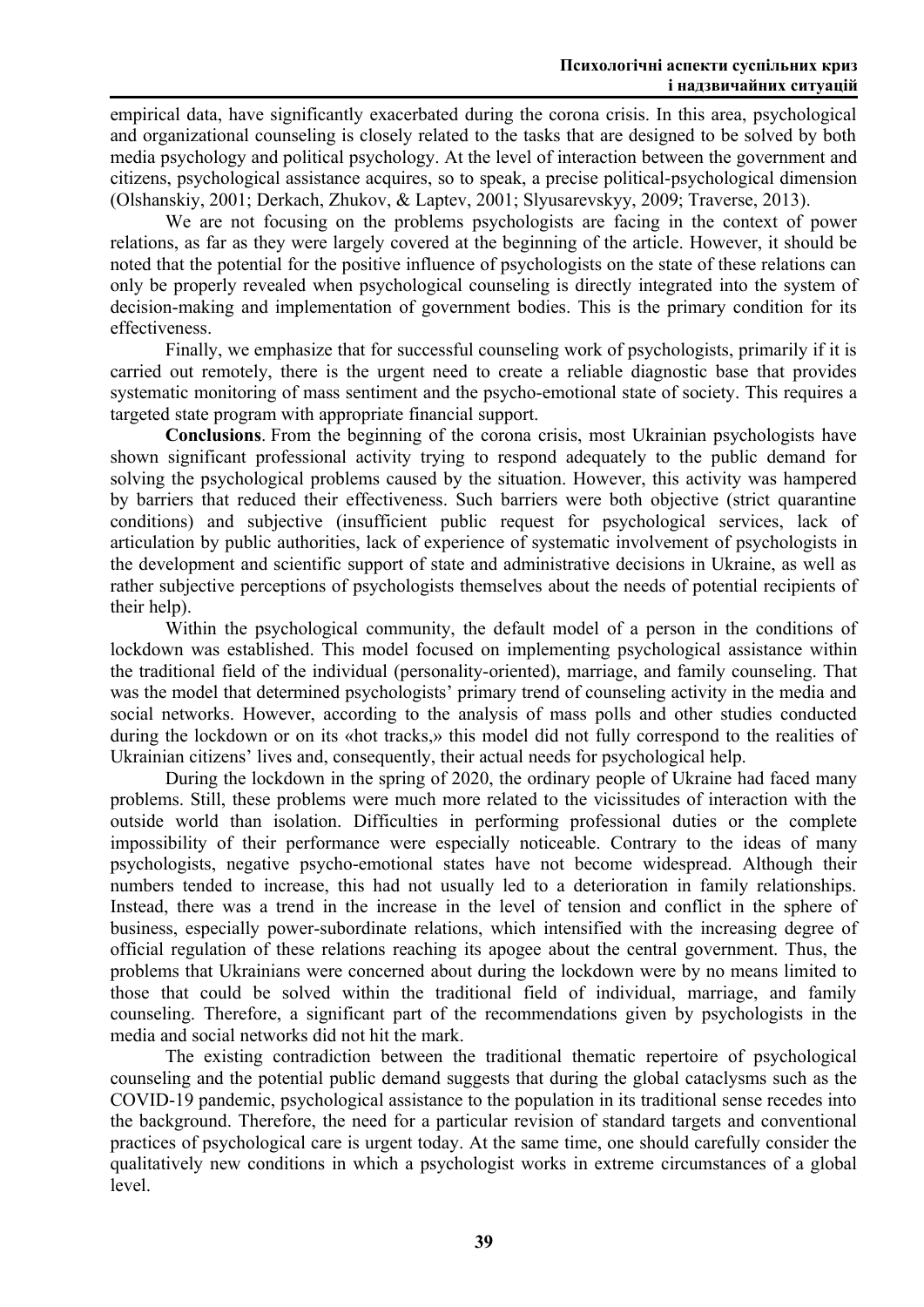Global cataclysms, such as the COVID-19 pandemic have shifted the focus of psychological care from the psychologist's usual axial to retial communication systems (media and social networks). This radically changes the nature and very principles of practical psychological work. The participation of psychologists in TV and radio programs and their Internet activity cease to be sporadic, optional additions to traditional psychological counseling. Potential consumers of psychological assistance are undefined (thousands or even millions) recipients who (unlike situations with a client in axial communication systems) usually cannot report their problems and often reflect on them, which leads to a sharp contradiction between poorly reflected public demand for psychological assistance and fairly approximate ideas of psychologists about its likely targets. A kind of vicious circle is formed as far as the public demand is poorly reflected, in particular, because the media proposals of psychologists inadvertently limit the problem. At the same time, the number of individual requests to psychologists is minimized.

It should be borne in mind that in situations such as the coronavirus pandemic, the problems of citizens and hence their potential needs for psychological care are determined by changed life circumstances and the realities of contemporary information environment characterized by globality and saturation of conflicting content. In the spring of 2020, when the vast majority of Ukrainians had not yet been directly exposed to the coronavirus, their perceptions of the pandemic were formed by its media (information) image and not by the very substantive content of this challenge. There was a clear polarization of public reactions to the pandemic and the quarantine measures caused by it that depended on the attitude to the information and life circumstances.

The global oversaturation of news and thematic mass media reports with contradictory content filled people's lives with elements of all-encompassing external danger. As a result, the life situation of a person who actively consumed these messages, even with a narrow range of private interests, grew at least to a national or even global scale, to cope with which alone was not possible. To the spontaneous oversaturation of the media space with contradictory information, the consumer responded, as a rule, by spontaneous informational behavior, which was realized mainly in the form of reorientation on the Internet. However, this only aggravated the situation because the information and search activity of consumers was usually based on false goals: a typical Ukrainian (as well as citizens of the neighboring countries) sought to find the «ultimate truth» about the coronavirus on the Internet instead of worrying about protective measures.

The spring lockdown of 2020 could cause stressful or close emotional reactions in Ukrainians who are within the competence of media psychology and organizational psychology. It follows that the substantive field of psychological counseling during contemporary challenges, such as the COVID-19 pandemic, must be supplemented by at least two components – mediapsychological and psychological-organizational. These components are objectively brought to the fore. Still, they must be implemented (modified), taking into account the requirements of the current situation in society and the peculiarities of the work of psychologists in retial communication systems.

At the level of power-subordination relations, which significantly exacerbated during the corona crisis, the tasks of psychological-organizational counseling are closely connected with those that political psychology is called upon to solve, and they acquire a distinct political-psychological dimension. The solution to this set of problems involves the direct integration of psychological counseling in the system of decision-making and implementation of decisions of public authorities.

A necessary condition for successful counseling work of psychologists, mainly if it is carried out remotely, is creating a reliable, permanently updated diagnostic base. This requires the launch of a targeted state program to monitor mass sentiment and the psycho-emotional state of society that must have adequate financial support.

We connect **the prospects for further development of the problem** with the definition of supervisory and technological prerequisites for expanding the field of psychological counseling.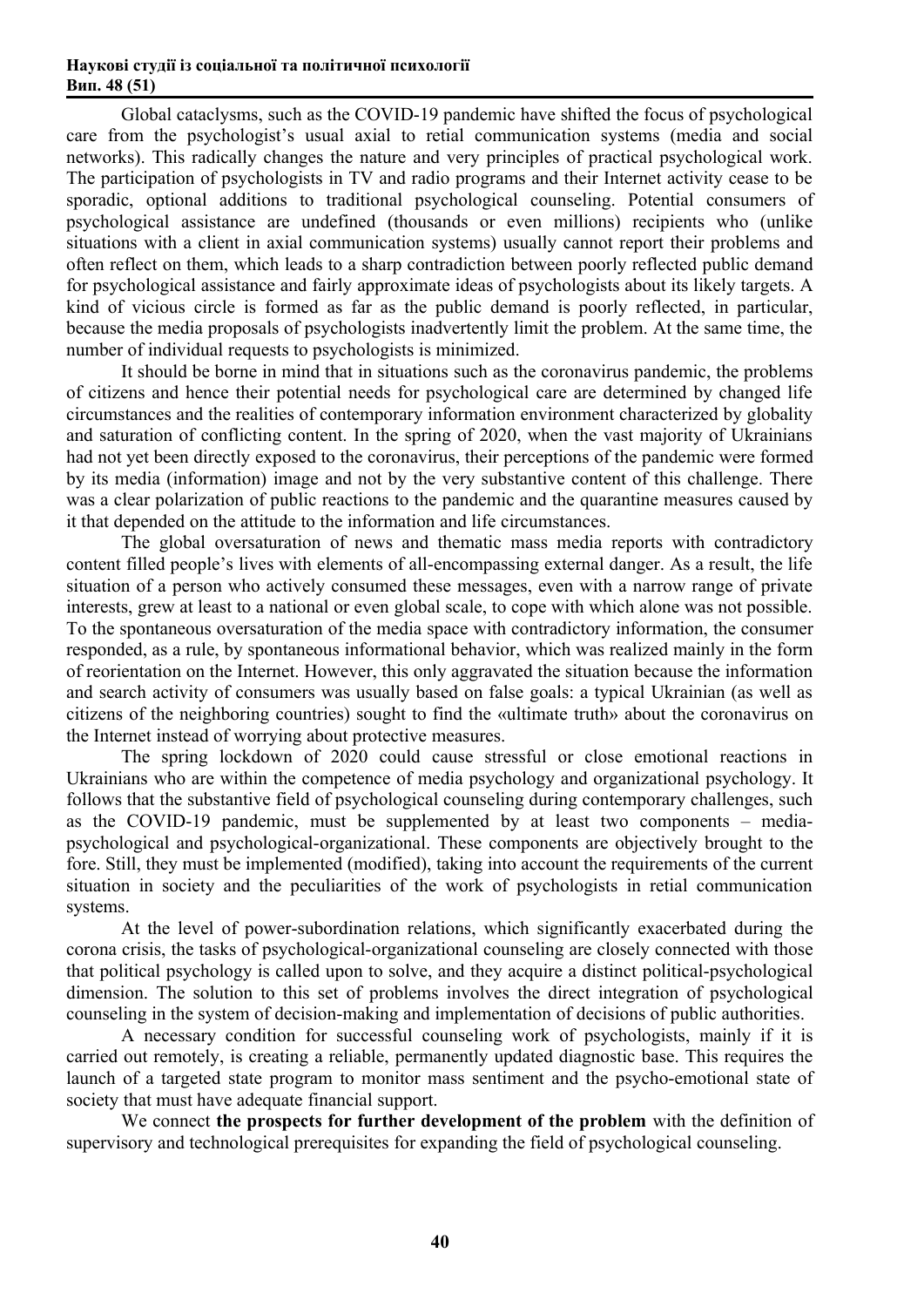## **References**

Brooks, S. K., Webster, R. K., Smith, L. E., Woodland, L., Wessely, S., Greenberg, N., & Rubin, G. J. (2020). The psychological impact of quarantine and how to reduce it: rapid review of the evidence. *The Lancet*, 395(10227), 912–920. (in English)

Cornwall, W. (2020а). Crushing coronavirus means «breaking the habits of a lifetime». Behavior scientists have some tips. *Science,* Vol. 36 (16 April). Retrieved from https://bit.ly/3DkLauI. (in English)

Cornwall, W. (2020b). Social scientists scramble to study pandemic, in real time. *Science,* Vol. 368 (10 April). Retrieved from https://bit.ly/3IlO99M. (in English)

Derkach, A. A., Zhukov, V. I., & Laptev, L. G. (Eds.) (2001). *Politicheskaya psikhologiya: Uchebnoye posobiye dlya vuzov* [Political psychology: Textbook for universities]. M.: Akademicheskiy Proyekt; Yekaterinburg: Delovaya kniga. (in Russian)

Kovalenko, O. (2021). Psykholohichna pidtrymka litnikh osib ta yikhnikh rodyn u period karantynu [Psychological support for the elderly and their families during quarantine]. *Pedahohichna hazeta Ukrainy*, № 1(281), (January–February). (in Ukrainian)

Kyrychenko, I. (2020). Volodymyr Paniotto: Zaraz nebezpeka zakhvority na koronavirus mayzhe vdvichi vyshcha, nizh pid chas suvoroho karantynu [Volodymyr Paniotto: Now the risk of getting coronavirus is almost twice as high as during severe quarantine.]. *Ukraina moloda*, № 59 (July 7). Retrieved from<https://umoloda.kyiv.ua/number/3609/218/147805>. (in Ukrainian)

Martsinkovskaya, T. D. (2020). Lichnostnyye granitsy prostranstva i vremeni v situatsii deprivatsii po COVID-19 [Personal boundaries of space and time in a situation of deprivation according to COVID-19]. *Voprosy psikhologii*, № 4. Vol. 66, 104–113. (in Russian)

Naydonova, L. A. (2020). Mediapsykholohiia karantynu i dystantsiina psykholohichna pidtrymka [Quarantine media psychology and remote psychological support]. *Osvita i suspilstvo*, 2–3 (23–24), (February–March). (in Ukrainian)

Naydonova, L. A. (Ed.), & Diatel, N. L. (Сomp.), (2020а). Kibersotsializatsiia v umovakh pandemii [Cybersocialization in a pandemic]. In *Materialy 4 naukovo-praktychnoho seminaru (Kyiv, November 5, 2020).* Retrieved from [http://mediaosvita.org.ua/book/iv-mizhi- nstytutskyj-seminar-kibersotsializatsiya-v](http://mediaosvita.org.ua/book/iv-mizhinstytutskyj-seminar-kibersotsializatsiya-v-umovah-pandemiyi/)[umovah-pandemiyi.](http://mediaosvita.org.ua/book/iv-mizhinstytutskyj-seminar-kibersotsializatsiya-v-umovah-pandemiyi/) (in Ukrainian)

Naydonova, L. A., Diatel, N. L. (Ред.), & Chaplinska, Yu. S. (Сomp.), (2020б). *Kibersotsializatsiia, Zbirnyk naukovykh prats (2018–2020)* [Cybersocialization, Collection of scientific works (2018-2020)]. Kropyvnytskyi: Imeks-LTD. Retrieved from http://mediaosvita.org.ua/book/kibersotsializatsiya-zbirnyknaukovyh-prats. (in Ukrainian)

Olshanskiy, D. V. (2001). *Osnovy politicheskoy psikhologii* [Fundamentals of Political Psychology]. Yekaterinburg: Delovaya kniga. (in Russian)

Siruk, M. (2020). Koreiska istoriia uspikhu: Posol Ki-chan Kvon: Kozhna kraina povynna znaity balans mizh strymuvanniam virusu i vidnovlenniam ekonomiky [Korean Success Story: Ambassador Kichan Kwon: Every country needs to find a balance between containment of the virus and economic recovery]. *Den,* 94–95 (May 22-23). (in Ukrainian)

Slyusarevskyy, M. M. (2007). Sotsialna sytuatsiia v Ukraini: sproba otsinky z pohliadu formuvannia ta proiavu subiektnoho potentsialu osobystosti [The social situation in Ukraine: an attempt to assess the formation and manifestation of the subjective potential of the individual]. *Scientific Studios on Social and Political Psychology,* 16(19), 109–127. (in Ukrainian)

Slyusarevskyy, M. M. (2009). Politychna psykholohiya yak nauka: predmet i problematyka. *Sotsialna psykholohiia*, 5 (37), 3–14. (in Ukrainian)

Slyusarevskyy, M. M. **(2020а).** «Online-Kolo»: dosvid psykholohichnoi pidtrymky i dopomohy naselennіu pid chas pandemii COVID-19 [«Online-Kolo»: Experience of Psychological Support and Assistance to the Population during the COVID-19 Pandemic]. *Visnyk Natsionalnoi akademii pedahohichnykh nauk Ukrainy*, Vol. 2, № 1. Retrieved from https://visnyk.naps.gov.ua/index.php/journal/article/view/62. (in Ukrainian)

Slyusarevskyy, M. M. (2020b). Pro stan suspilnoi svidomosti ta zakhody z yoho polipshennia v umovakh pandemii COVID-19 (Naukovo-analitychna dopovid) [On the state of public consciousness and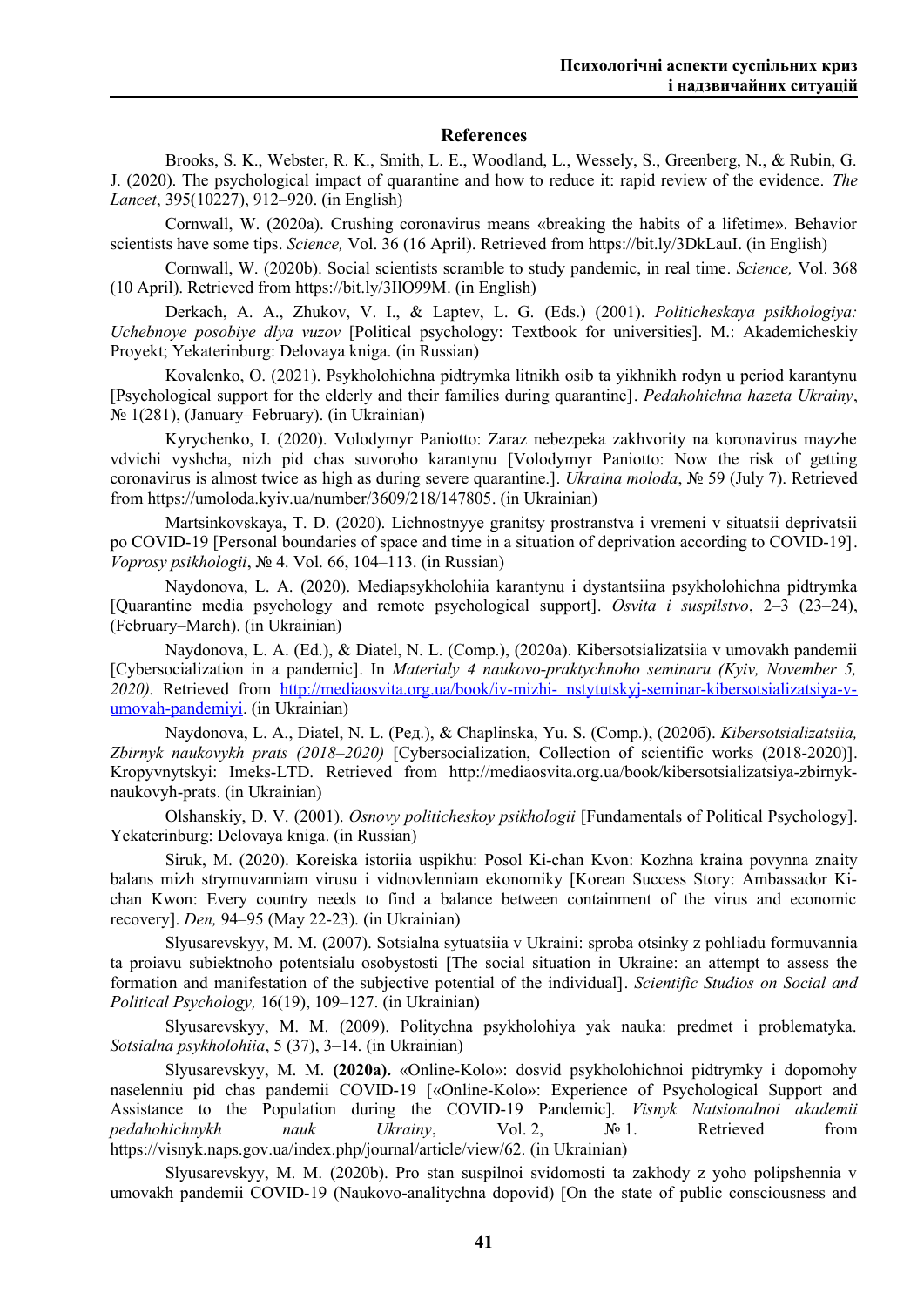measures to improve it in the context of the COVID-19 pandemic (Scientific and analytical report)]. *Visnyk Natsionalnoi akademii pedahohichnykh nauk Ukrainy*, Vol. 2, № 2. Retrieved from https://visnyk.naps.gov.ua/index.php/journal/article/view/90. (in Ukrainian)

Slyusarevskyy, M. M. (2021). Nehatyvni informatsiini vplyvy na liudynu v suchasnomu sviti: kontseptualna model [Negative informational influences on a person in the modern world: a conceptual model]. *Visnyk Natsionalnoi akademii pedahohichnykh nauk Ukrainy*, Vol. 3, № 1. Retrieved from https://visnyk.naps.gov.ua/index.php/journal/article/view/141. (in Ukrainian)

Slyusarevskyy, M. M., Naydonova, L. A., & Voznesenska, O. L. (Eds.) (2020). Dosvid perezhyvannia pandemii COVID-19: dystantsiini psykholohichni doslidzhennia, dystantsiina psykholohichna pidtrymka [Experiencing the COVID-19 pandemic: remote psychological research, remote psychological support]. In *Materialy onlain-seminariv 23.04.2020 «Dosvid karantynu: dystantsiіna psykholohichna dopomoha i pidtrymka» ta 15.05.2020 «Dystantsiіni psykholohichni doslidzhennіa v umovakh pandemii COVID-19 i karantynu».* Kyiv. Retrieved from [https://doi.org/ 10.33120/QERPASProceding-2020](https://doi.org/10.33120/QERPASProceding-2020). (in Ukrainian)

Traverse, T. M. (2013). Politychna psykholohiіa [Political psychology]. Kyiv: Parlamentske vydavnytstvo. (in Ukrainian)

Tszykhan, L. & Syao Gan, V. (2021). Psikhologicheskiye faktory posttravmaticheskogo stressa, vyzvannogo pandemiyey COVID-19 [Psychological factors of post-traumatic stress disorder caused by the COVID-19 pandemic]. *Psikhologicheskiy zhurnal,* Vol. 42, № 1, 102–110. (in Russian)

Tytarenko, T. M. (2020). *Posttravmatychne zhyttyetvorennіa: sposoby dosіahnennіa psykholohichnoho blahopoluchchіa* [Post-traumatic life-designing: ways to achieve psychological wellbeing]. Kropyvnytskyi: Imeks-LTD. (in Ukrainian)

Ushakov, D. V., Yurevich, A. V., Nestik, T. A., & Yurevich, M. A. (2020). Sotsialnopsikhologicheskiye aspekty pandemii COVID-19: rezultaty ekspertnogo oprosa rossiyskikh psikhologov [Socio-psychological aspects of the COVID-19 pandemic: results of an expert survey of Russian psychologists]. *Psikhologicheskiy zhurnal*, Vol. 41, № 5, 5–17. (in Russian)

Yegorova, M. S., Parshikova, O. V., Zyryanova, N. M. & Staroverov, V. M. (2020). Cherty lichnosti i vospriyatiye pandemii COVID-19 [Personality traits and perceptions of the COVID-19 pandemic]. *Voprosy psikhologii*, № 4, Vol. 66, 81–103. (in Russian)

Yurevich, A. V., Ushakov, D. V. & Yurevich, M. A. (2020). COVID-19: Rezultaty vtorogo ekspertnogo oprosa [COVID-19: Results of the second expert survey]. *Psikhologicheskiy zhurnal,* Vol. 41, № 6, 78–85. (in Russian)

Zhuravlev, A. L. & Kitova, D. A. (2020). Otnosheniye zhiteley Rossii k informatsii o pandemii koronavirusa (na primere polzovateley poiskovykh sistem interneta) [Attitude of Russian residents to information about the coronavirus pandemic (using the example of Internet search engine users)]. *Psikhologicheskiy zhurnal*, Vol. 41, № 4. 5–18. (in Russian)

#### **Список використаних джерел**

Егорова, М. С., Паршикова, О. В., Зырянова, Н. М. & Староверов, В. М. (2020). Черты личности и восприятие пандемии COVID-19. *Вопросы психологии,* № 4. Т. 66, 81–103.

Журавлев, А. Л. & Китова, Д. А. (2020). Отношение жителей России к информации о пандемии коронавируса (на примере пользователей поисковых систем интернета). *Психологический журнал,* № 4. Т. 41, 5–18.

Кириченко, І. (2020). Володимир Паніотто: Зараз небезпека захворіти на коронавірус майже вдвічі вища, ніж під час суворого карантину. *Україна молода*, № 59, (7 липня). Взято з https://umoloda.kyiv.ua/number/3609/218/147805.

Коваленко, О. (2021). Психологічна підтримка літніх осіб та їхніх родин у період карантину. *Педагогічна газета України,* № 1(281) (січень–лютий).

Марцинковская, Т. Д. (2020). Личностные границы пространства и времени в ситуации депривации по COVID-19. *Вопросы психологии,* № 4, Т. 66, 104–113.

Найдьонова, Л. А. (2020). Медіапсихологія карантину і дистанційна психологічна підтримка. *Освіта і суспільство,* 2–3 (23–24) (лютий–березень).